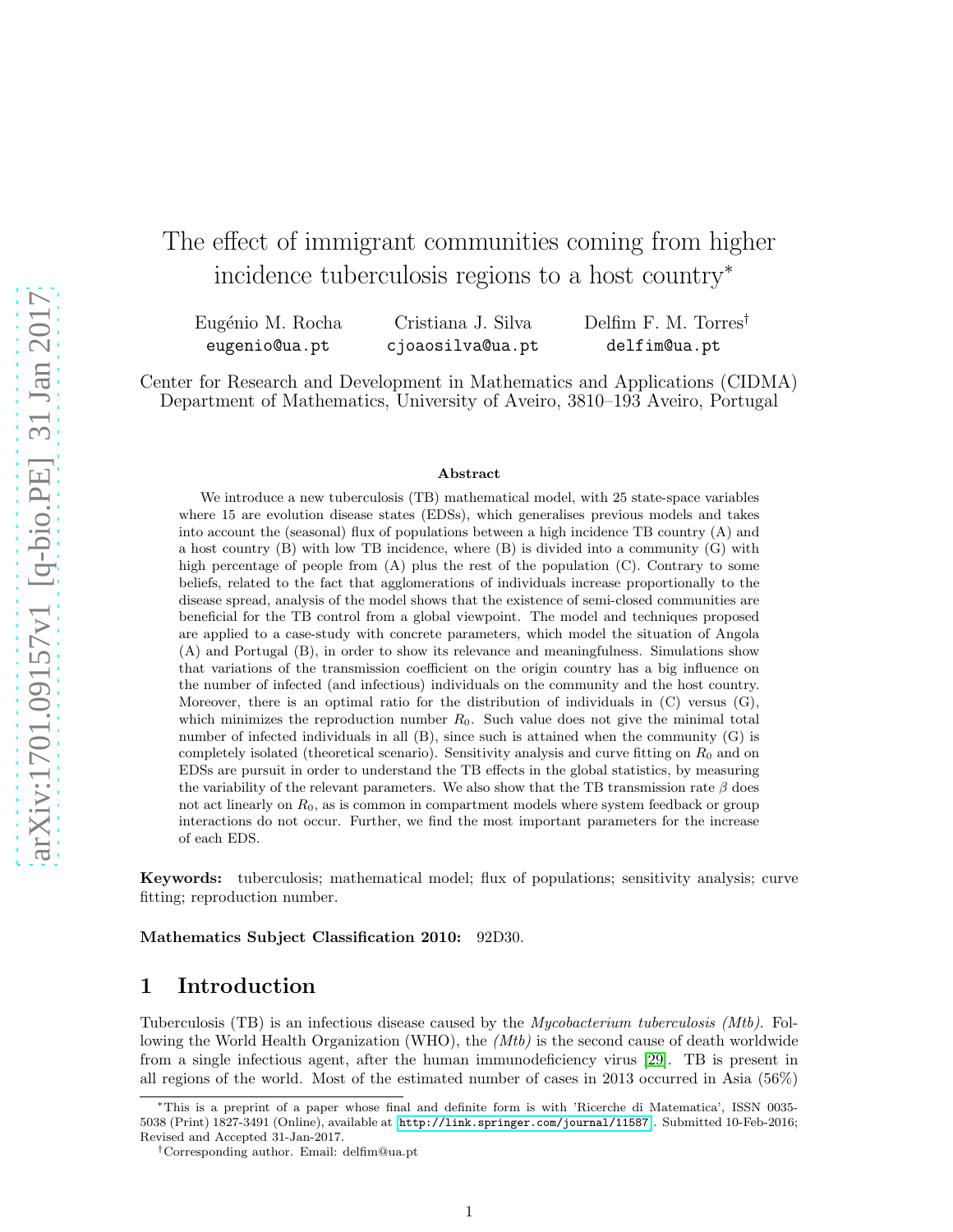and the African region (29%); smaller proportions of cases occurred in the Eastern Mediterranean region  $(8\%)$ , the European region  $(4\%)$  and the region of the Americas  $(3\%)$  [\[30\]](#page-17-1).

In TB spread, migration plays an important role, e.g., following the International Organization for Migration (IOM), TB is a social disease and migration, as a social determinant of health, increases TB-related morbidity and mortality among migrants and surrounding communities [\[10\]](#page-16-0). Migrants of specific legal and social status, such as workers, undocumented migrants, trafficked and detained persons, face particular TB vulnerabilities. Among migrant workers with a legal status, their access to TB diagnosis and care is subject to their ability to access health care services and health insurance coverage, provided either by the state or the employer. Illegal migrants face particular challenges such as fear of deportation that delay or limit their access to diagnostic and treatment services. Deportation while on treatment or poor compliance with treatment may lead to drug resistant infection and increased chances of spreading TB in countries of origin, transit and destination [\[10\]](#page-16-0).

Mathematical models are an important tool in analyzing the spread and control of infectious diseases [\[7,](#page-16-1) [8\]](#page-16-2). There are many mathematical dynamic models for TB, see, e.g., [\[1,](#page-16-3) [3,](#page-16-4) [4,](#page-16-5) [6,](#page-16-6) [27\]](#page-17-2) and references cited therein. There are also models dedicated to study TB transmission dynamics in immigrants and local population. Usually, these models divide the total population into two subgroups: immigrants and local subpopulation. Each subgroup is divided into several epidemiological compartments: susceptible, latent, infectious, recovered, or other, depending on the type of the model, see, e.g., [\[2,](#page-16-7) [11,](#page-16-8) [32,](#page-17-3) [33\]](#page-17-4). In general, compartment models written with ordinary differential equations tend to be nice approximations of the true scenario that have rather simple formulation, e.g., with five state-space variables and a (non)autonomous quadratic vector field, because of numerical and analytic limitations and the tradeoff between complexity and the relevant information that they can present. In particular, heterogeneous situations may be studied using such models. However, no interaction between individuals in the different groups are considered in such models. We are interested in understanding how the flux and distribution of individuals affects TB on a host country. As a case-study, we have considered the situation of Angola and Portugal, although the techniques may be applied to any similar situation.

Angola is the seventh-largest country in Southern Africa with a total population of approximately 24.3 million [\[9\]](#page-16-9). WHO predicts that by 2017 the TB cases rate may rise significantly in Angola. A natural question is to try to understand how this may affect the rest of the world. According to Celestino Teixeira, the Coordinator of the Fight Against Tuberculosis Programme, in 2013 Angola reported a total of 60, 807 cases of TB in all forms, observing an increase of 11% over the previous year [\[39\]](#page-17-5). Portugal is a country in Southwest Europe with a total population of approximately 10.5 million [\[9\]](#page-16-9). In 2014, for the first time, the incidence of TB in Portugal was estimated to be lower than 20 new cases per 100, 000 inhabitants, placing Portugal among the countries with low TB incidence. However, there are still some regions (Lisbon and Porto) with much higher TB incidences [\[17\]](#page-17-6). Portugal is a relevant geographically area of study for TB because its infection behaviour is not similar to the rest of Europe, in the sense that has higher incidence of tuberculosis. Aside from the independence period, Angola is characterized by a reduced emigration and is becoming gradually an attractive region, receiving migrants from different regions, including Portugal [\[19\]](#page-17-7). Following the Portuguese Emigration Observatory, in 2014 there were 126,356 Portuguese emigrants living in Angola [\[40\]](#page-17-8). According to the Organisation for Economic Co-operation and Development (OECD) [\[16\]](#page-17-9), for the first time in five years, 2012 saw the number of long-term entry visas grow. Visas to Angolans doubled in 2012, mainly for study. According to the Portuguese Foreigners and Borders Service, in 2012 there were 20,177 Angolans citizens living in Portugal [\[21\]](#page-17-10). Although Angolans living in Portugal are dispersed throughout the country, there is a very high concentration in the district of Lisbon, followed by Setúbal and Porto [\[15\]](#page-17-11).

In this paper, we propose and study a new mathematical model for TB that generalises the one proposed in [\[13\]](#page-16-10). We consider three different populations: people living in a high TB incidence country (A), people living in a low TB incidence country in a semi-closed community of the high incidence country natives (G), and the other persons living in the low incidence country (C). Each of these three groups of population are subdivided into the five epidemiological categories considered in the model from [\[13\]](#page-16-10). Our model considers the movement of persons from the high TB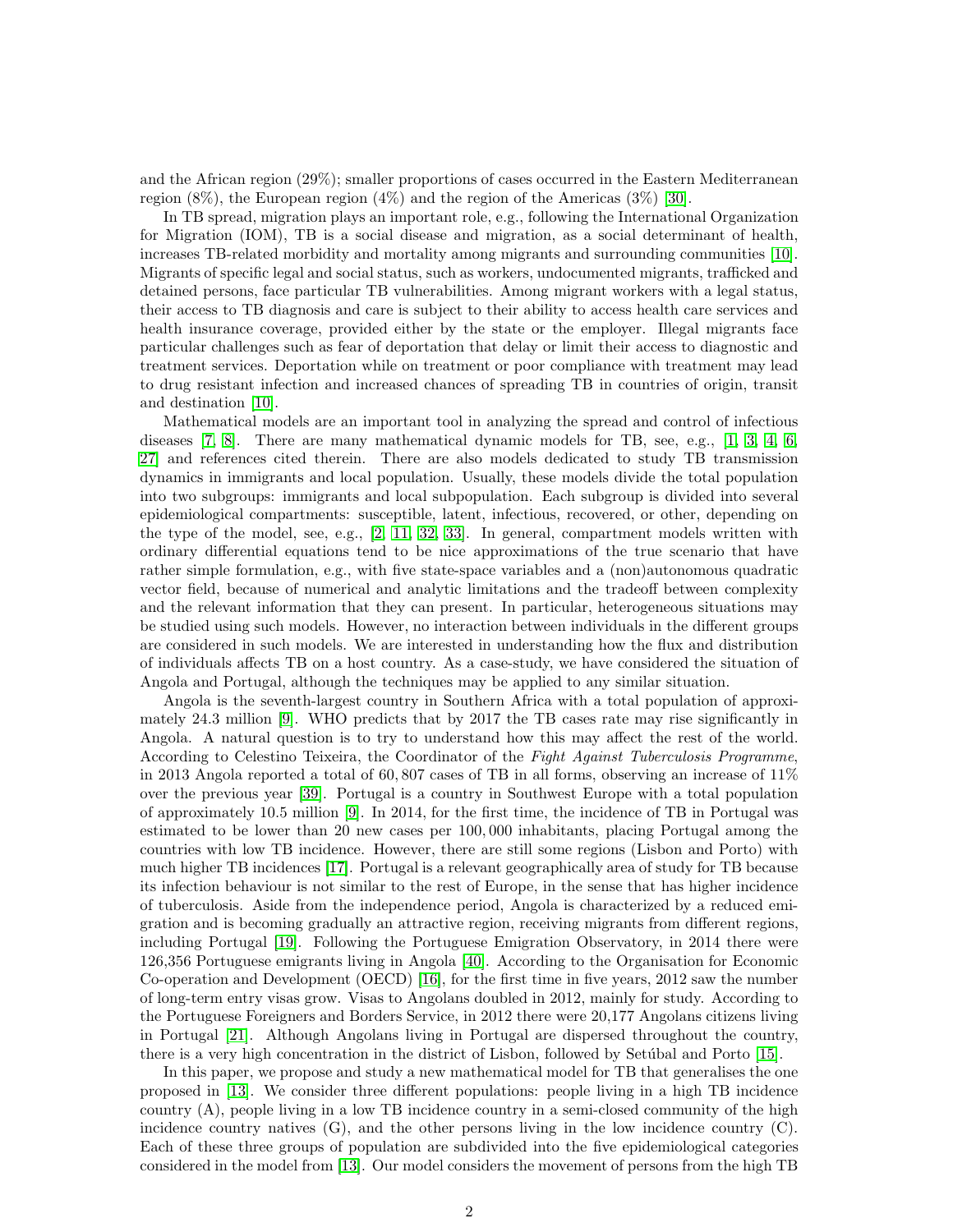incidence country to the low TB incidence country and vice-versa. We assume that the individuals that arrive and depart from the low TB incidence country are split into the ones that enter/leave the semi-closed community of the high TB incidence country natives and the ones that enter/leave other regions of the low TB incidence country. Our model is quite different from [\[13\]](#page-16-10) and other TB models in the literature, since it has internal transfer of individuals between the subgroups, high TB incidence country, semi-closed community of high TB incidence country natives and other persons living in the low TB incidence country. We consider a case study where the low TB incidence country is represented by Portugal and the high TB incidence country is represented by Angola.

The paper is organized as follows. In Section [2,](#page-2-0) we explain how we construct our model. The basic reproduction number is algebraically and numerically computed in Section [3](#page-5-0) for the autonomous case. This section also includes a sensitivity analysis of the basic reproduction number with respect to TB transmission rates, transfer of individuals and ratio of individuals that stay in the community versus spread in the host country. Section [4](#page-13-0) is devoted to numerical simulations, which help us to make a qualitative sensitivity analysis for each epidemiological category of the subgroups Angola, semi-closed community of Angola natives and other persons living in Portugal, when relevant TB parameters are perturbed. We end with Section [5](#page-15-0) of conclusions and future work.

### <span id="page-2-0"></span>2 Mathematical model

We construct a model with three components, based on [\[13\]](#page-16-10), where there exists seasonal flux of population between some of the components. The model from [\[13\]](#page-16-10) divides the total population N in five epidemiological compartments: susceptible individuals  $(S)$  that never have been in contact with (Mtb), primary infected individuals (P) that have been infected by (Mtb) but it is not certain if the disease will progress, actively infected and infectious individuals  $(\mathcal{I})$  that are not yet in treatment, latent infected individuals  $(\mathcal{L})$  and under treatment individuals  $(\mathcal{T})$ . Susceptible individuals become primary infected at a rate  $\lambda = \beta \nu \mathcal{I}$  yrs<sup>-1</sup>, where  $\beta$  is the transmission coefficient and  $\nu$  is the proportion of pulmonary TB cases. A proportion  $\phi$  and  $(1 - \phi)$  of individuals in the class P is transferred to the class I and L, respectively, at a rate  $\delta yrs^{-1}$ . Each year, a proportion k of individuals in the class  $\mathcal I$  is detected and start TB treatment at a rate  $\tau yrs^{-1}$ , entering the class T. It is assumed that individuals in the class T are neither infectious nor susceptible to reinfection. A fraction  $\phi_T$  of individuals in class T is transferred to class I due to either treatment failure or default, while the remaining  $(1 - \phi_T)$  are successfully treated and enter in the class  $\mathcal{L}$ . The inverse of treatment length is denoted by  $\delta_T$ . In [\[13\]](#page-16-10), birth and death rates are assumed equal, here we assume that they can be different and we denote the recruitment rate by  $\eta yrs^{-1}$  and the death rate by  $\mu yrs^{-1}$ . The reinfection factor is denoted by  $\sigma$  (see [\[13\]](#page-16-10) for more details). Optimal control strategies for such model were studied in [\[20,](#page-17-12) [23,](#page-17-13) [24\]](#page-17-14).

Let  $S \equiv S(t)$ ,  $\mathcal{P} \equiv \mathcal{P}(t)$ ,  $\mathcal{I} \equiv \mathcal{I}(t)$ ,  $\mathcal{L} \equiv \mathcal{L}(t)$ ,  $\mathcal{T} \equiv \mathcal{T}(t)$ , where t represents time in years. The model described above is given by the following system of ordinary differential equations:

<span id="page-2-1"></span>
$$
\begin{cases}\n\dot{\mathcal{S}} = \eta N - (\lambda(t) + \mu) \mathcal{S}, \\
\dot{\mathcal{P}} = \lambda(t) \mathcal{S} + \sigma \lambda(t) \mathcal{L} - (\delta + \mu) \mathcal{P}, \\
\dot{\mathcal{I}} = \phi \delta \mathcal{P} + \omega \mathcal{L} + \phi \tau \delta \tau \mathcal{T} - (\tau k + \mu) \mathcal{I}, \\
\dot{\mathcal{L}} = (1 - \phi) \delta \mathcal{P} + (1 - \phi \tau) \delta \tau \mathcal{T} - (\sigma \lambda(t) + \omega + \mu) \mathcal{L}, \\
\dot{\mathcal{T}} = \tau k \mathcal{I} - (\delta \tau + \mu) \mathcal{T}.\n\end{cases} (2.1)
$$

We have  $N = S + P + I + \mathcal{L} + \mathcal{T}$  and  $\lambda(t) = \beta \nu I N^{-1}$ . Then

$$
\dot{\lambda} = \beta \nu \left( \dot{\mathcal{I}} N^{-1} - \mathcal{I} \, N^{-2} \dot{N} \right).
$$

On the other hand,  $\dot{N} = (\eta - \mu)N$ , so if  $\eta = \mu$  then the population is constant. The system can be written in a matrix form as

$$
\dot{\mathcal{X}} = (\beta \nu \mathcal{IA} + \mathcal{B}) \mathcal{X} + \mathcal{C},\tag{2.2}
$$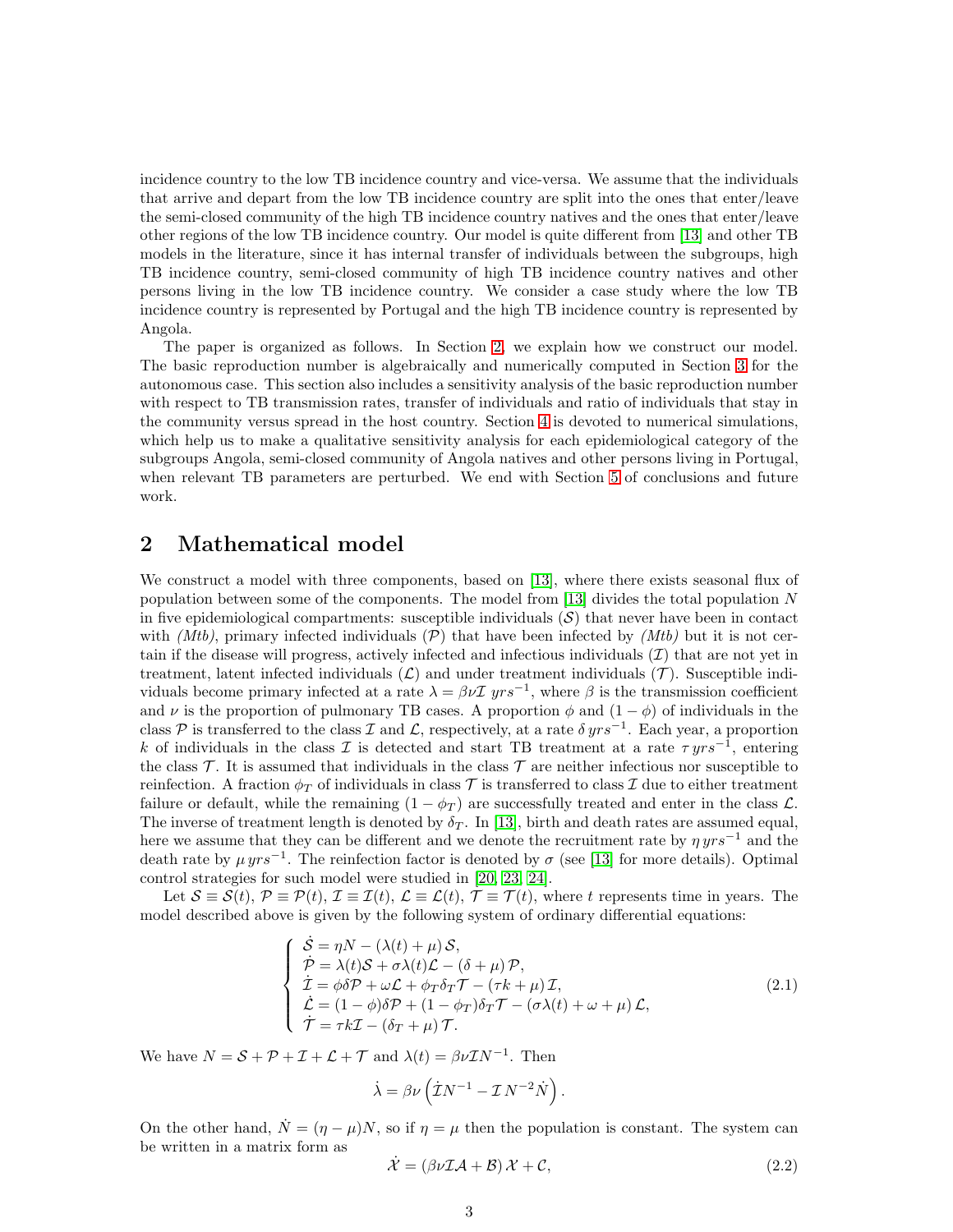where  $\mathcal{X} = (\mathcal{S}, \mathcal{P}, \mathcal{I}, \mathcal{L}, \mathcal{T})$ ,

$$
\mathcal{A} = \left( \begin{array}{cccc} -1 & 0 & 0 & 0 & 0 \\ 1 & 0 & 0 & \sigma & 0 \\ 0 & 0 & 0 & 0 & 0 \\ 0 & 0 & 0 & -\sigma & 0 \\ 0 & 0 & 0 & 0 & 0 \end{array} \right), \quad \mathcal{B} = \left( \begin{array}{cccc} -\mu & 0 & 0 & 0 & 0 \\ 0 & -(\delta + \mu) & 0 & 0 & 0 \\ 0 & \phi\delta & -(\tau k + \mu) & \omega & \phi_T\delta_T \\ 0 & (1 - \phi)\delta & 0 & -(\omega + \mu) & (1 - \phi_T)\delta_T \\ 0 & 0 & \tau k & 0 & -(\delta_T + \mu) \end{array} \right),
$$

and  $\mathcal{C} = (\eta N, 0, 0, 0, 0)$ . We can verify that the matrix  $\lambda(t)\mathcal{A} + \mathcal{B}$  can be diagonalizable, so there is a semi-closed form solution for the problem (it is not closed a priori because  $\lambda$  still depends on  $I$  and  $N$ ).

Suppose this system interacts with (a convex combination of) another two similar systems  $\tilde{X}_1$ and  $\tilde{X}_2$ , in the following way: there exist functions  $\gamma(t), \tilde{\gamma}(t) \in [0, 1]$  and a value  $\zeta \in [0, 1]$  such that

$$
\begin{cases}\n\dot{S} = \eta N - (\lambda(t) + \gamma(t) + \mu) S + \tilde{\gamma}(t) \left( (1 - \zeta) \tilde{S}_1 + \zeta \tilde{S}_2 \right), \\
\dot{P} = \lambda(t) S + \sigma \lambda(t) \mathcal{L} - (\delta + \gamma(t) + \mu) P + \tilde{\gamma}(t) \left( (1 - \zeta) \tilde{P}_1 + \zeta \tilde{P}_2 \right), \\
\dot{I} = \phi \delta P + \omega \mathcal{L} + \phi_T \delta_T T - (\tau k + \gamma(t) + \mu) \mathcal{I} + \tilde{\gamma}(t) \left( (1 - \zeta) \tilde{I}_1 + \zeta \tilde{I}_2 \right), \\
\dot{L} = (1 - \phi) \delta P + (1 - \phi_T) \delta_T T - (\sigma \lambda(t) + \omega + \gamma(t) + \mu) \mathcal{L} + \tilde{\gamma}(t) \left( (1 - \zeta) \tilde{L}_1 + \zeta \tilde{L}_2 \right), \\
\dot{\mathcal{T}} = \tau k \mathcal{I} - (\delta_T + \gamma(t) + \mu) \mathcal{T} + \tilde{\gamma}(t) \left( (1 - \zeta) \tilde{I}_1 + \zeta \tilde{I}_2 \right).\n\end{cases} (2.3)
$$

Adding  $N = S + P + I + \mathcal{L} + \mathcal{T}$  as a new state variable, we have

$$
\begin{cases}\n\dot{\mathcal{S}} = \eta N - (\lambda + \gamma(t) + \mu) \mathcal{S} + \tilde{\gamma}(t) \left( (1 - \zeta) \tilde{\mathcal{S}}_1 + \zeta \tilde{\mathcal{S}}_2 \right), \\
\dot{\mathcal{P}} = \lambda \mathcal{S} + \sigma \lambda \mathcal{L} - (\delta + \gamma(t) + \mu) \mathcal{P} + \tilde{\gamma}(t) \left( (1 - \zeta) \tilde{\mathcal{P}}_1 + \zeta \tilde{\mathcal{P}}_2 \right), \\
\dot{\mathcal{I}} = \phi \delta \mathcal{P} + \omega \mathcal{L} + \phi_T \delta_T \mathcal{T} - (\tau k + \gamma(t) + \mu) \mathcal{I} + \tilde{\gamma}(t) \left( (1 - \zeta) \tilde{\mathcal{I}}_1 + \zeta \tilde{\mathcal{I}}_2 \right), \\
\dot{\mathcal{L}} = (1 - \phi) \delta \mathcal{P} + (1 - \phi_T) \delta_T \mathcal{T} - (\sigma \lambda + \omega + \gamma(t) + \mu) \mathcal{L} + \tilde{\gamma}(t) \left( (1 - \zeta) \tilde{\mathcal{L}}_1 + \zeta \tilde{\mathcal{L}}_2 \right), \\
\dot{\mathcal{T}} = \tau k \mathcal{I} - (\delta_T + \gamma(t) + \mu) \mathcal{T} + \tilde{\gamma}(t) \left( (1 - \zeta) \tilde{\mathcal{T}}_1 + \zeta \tilde{\mathcal{T}}_2 \right), \\
\dot{N} = (\eta - \gamma(t) - \mu) N + \tilde{\gamma}(t) \left( (1 - \zeta) \tilde{N}_1 + \zeta \tilde{N}_2 \right).\n\end{cases} (2.4)
$$

Let  $S = SN^{-1}$ ,  $P = \mathcal{P}N^{-1}$ ,  $I = \mathcal{I}N^{-1}$ ,  $L = \mathcal{L}N^{-1}$ ,  $T = \mathcal{T}N^{-1}$ . These variables now represent the percentage of the population in each state, i.e.,  $S + P + I + L + T = 1$ . Since

$$
\dot{S} = \dot{S}N^{-1} - SN^{-2}\dot{N}
$$
  
=  $\dot{S}N^{-1} - SN^{-1} \left( (\eta - \gamma(t) - \mu) N + \tilde{\gamma}(t) \left( (1 - \zeta)\tilde{N}_1 + \zeta\tilde{N}_2 \right) \right)$   
=  $\dot{S}N^{-1} - \left( \eta - \gamma(t) - \mu + \tilde{\gamma}(t) \left( (1 - \zeta)\tilde{N}_1 + \zeta\tilde{N}_2 \right) N^{-1} \right) S$ ,  
=  $\dot{S}N^{-1} - (M(t) - \gamma(t) - \mu) S$ ,

with  $M(t) \stackrel{\text{def}}{=} \eta + \left( (1 - \zeta)\tilde{N}_1 + \zeta \tilde{N}_2 \right) \tilde{\gamma}(t) N^{-1}$ , where the calculations for the other variables are similar, and adding  $\lambda(t) = \beta \nu I$  as a new state variable, we have

$$
\begin{cases}\n\dot{S} = \eta - (\lambda + M(t)) S + \tilde{\gamma}(t) \left( (1 - \zeta) \tilde{S}_1 + \zeta \tilde{S}_2 \right), \\
\dot{P} = \lambda S + \sigma \lambda L - (\delta + M(t)) P + \tilde{\gamma}(t) \left( (1 - \zeta) \tilde{P}_1 + \zeta \tilde{P}_2 \right), \\
\dot{I} = \phi \delta P + \omega L + \phi_T \delta_T T - (\tau k + M(t)) I + \tilde{\gamma}(t) \left( (1 - \zeta) \tilde{I}_1 + \zeta \tilde{I}_2 \right), \\
\dot{L} = (1 - \phi) \delta P + (1 - \phi_T) \delta_T T - (\sigma \lambda + \omega + M(t)) L + \tilde{\gamma}(t) \left( (1 - \zeta) \tilde{L}_1 + \zeta \tilde{L}_2 \right), \\
\dot{T} = \tau k I - (\delta_T + M(t)) T + \tilde{\gamma}(t) \left( (1 - \zeta) \tilde{T}_1 + \zeta \tilde{T}_2 \right), \\
\dot{\lambda} = \beta \nu \dot{I} = \beta \nu \left( \phi \delta P + \omega L + \phi_T \delta_T T - (\tau k + M(t)) I + \tilde{\gamma}(t) \left( (1 - \zeta) \tilde{I}_1 + \zeta \tilde{I}_2 \right) \right), \\
\dot{N} = (M(t) - \gamma(t) - \mu) N.\n\end{cases} (2.5)
$$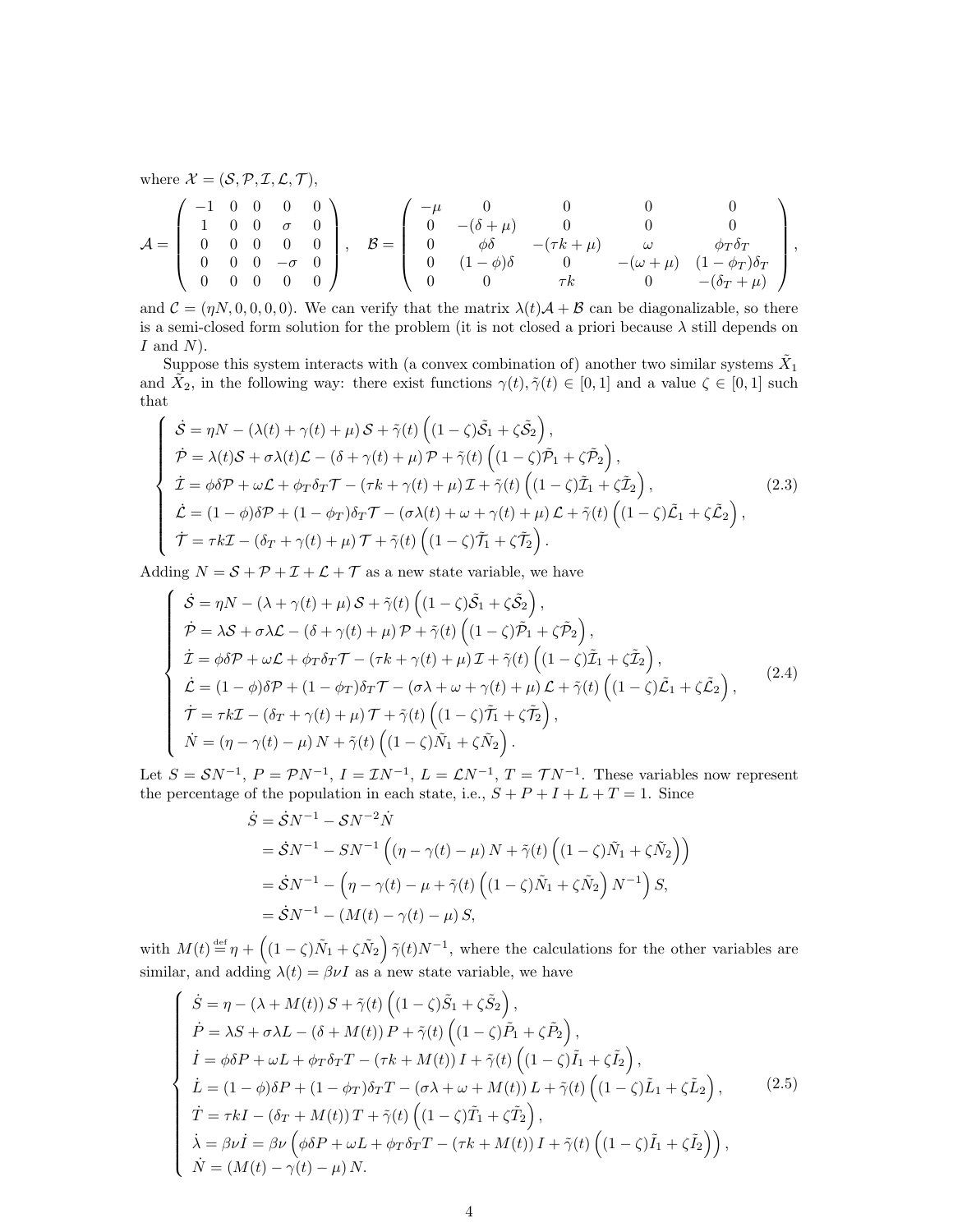Using the above model, we consider different population groups: people living in a high incidence TB country (A) and people living in a low incidence TB country (B), where (B) is subdivided in a community  $(G)$  with high percentage of people from  $(A)$ , and  $(C)$  is the rest of the population of (B). We consider that the values of  $\beta$ ,  $\nu$ ,  $\phi_T$  of the group (G) are different from the values of the group (C). The flux of population follow the distribution functions  $\gamma_A$ , from (A) to (B), and  $\gamma_B$ , from (B) to (A). We assume that the persons that arrive and departure from (B) are split in the following proportions:  $\zeta$  goes to  $(G)$  and  $(1 - \zeta)$  goes to  $(C)$ , with  $\zeta \in [0, 1]$  a fixed percentage value in this model.

This model accounts for an average moving value of persons  $a^A$ ,  $a^B$  that increases/decreases in time by the slopes  $b^A$ ,  $b^B$  and has a seasonality variation modeled by  $p^A$ ,  $p^B$ ,  $\theta^A$ ,  $\theta^B$ . The flux of population will be modeled by the following functions:

<span id="page-4-1"></span>
$$
\gamma_A(t) = a^A + b^A t + a^A p^A \cos(\theta^A t)
$$
, and  $\gamma_B(t) = a^B + b^B t + a^B p^B \cos(\theta^B t)$ , (2.6)

for constants  $a^A, a^B, b^A, b^B, p^A, p^B, \theta^A, \theta^B \in \mathbb{R}$  chosen to ensure that  $0 \leq \gamma_A(t), \gamma_B(t) \leq 1$  for all t of the simulation.

The flux of population  $\gamma_A(t)$ ,  $\gamma_B(t)$  can be incorporated as state-space variables. In our case, the functions  $\gamma^A$ ,  $\gamma^P$  are solutions of the system of ODEs

$$
\begin{cases} \dot{\gamma}_A = z^A, \\ \dot{z}_A = -(\theta^A)^2 (\gamma_A - a^A - b^A t), \end{cases} \text{ and } \begin{cases} \dot{\gamma}_B = z^B, \\ \dot{z}_B = -(\theta^B)^2 (x - a^B - b^B t), \end{cases}
$$

which we add to the model  $(2.8)$ – $(2.11)$ , obtaining the complete model with 25 state-space variables. Note that if  $V_N = (N_A, N_C, N_G)$ , then

$$
\dot{V}_N = \mathcal{A}(t)V_N,\tag{2.7}
$$

where

 $\sqrt{ }$ 

 $\begin{matrix} \phantom{-} \\ \phantom{-} \end{matrix}$ 

 $\begin{array}{c} \end{array}$ 

$$
\mathcal{A}(t) = \begin{pmatrix} \eta^A - \mu^A - \gamma_A(t) & \gamma_B(t)(1-\zeta) & \gamma_B(t)\zeta \\ \gamma_A(t)(1-\zeta) & \eta^C - \mu^C - \gamma_B(t) & 0 \\ \gamma_A(t)\zeta & 0 & \eta^C - \mu^C - \gamma_B(t) \end{pmatrix}.
$$

So the population evolution is only dependent on the moving distribution functions  $\gamma^A$ ,  $\gamma^P$ , born rates  $\eta$ , and natural death rates  $\mu$ . Hence, we obtain the complete model composed by the four subsystems  $(2.8)$ – $(2.11)$  composed by: (i) the variables of the high incidence TB country

<span id="page-4-0"></span>
$$
\begin{cases}\n\dot{S}_{A} = \eta^{A} - (\lambda_{A} + M_{A}) S_{A} + \gamma_{B} ((1 - \zeta)S_{C} + \zeta S_{G}), \\
\dot{P}_{A} = \lambda_{A} S_{A} + \sigma^{A} \lambda_{A} L_{A} - (\delta^{A} + M_{A}) P_{A} + \gamma_{B} ((1 - \zeta)P_{C} + \zeta P_{G}), \\
\dot{I}_{A} = \phi^{A} \delta^{A} P_{A} + \omega^{A} L_{A} + \phi_{T}^{A} \delta_{T}^{A} T_{A} - (\tau^{A} k^{A} + M_{A}) I_{A} + \gamma_{B} ((1 - \zeta)I_{C} + \zeta I_{G}), \\
\dot{L}_{A} = (1 - \phi^{A}) \delta^{A} P_{A} + (1 - \phi_{T}^{A}) \delta_{T}^{A} T_{A} - (\sigma^{A} \lambda_{A} + \omega^{A} + M_{A}) L_{A} + \gamma_{B} ((1 - \zeta)I_{C} + \zeta L_{G}), \\
\dot{T}_{A} = \tau^{A} k^{A} I_{A} - (\delta_{T}^{A} + M_{A}) T_{A} + \gamma_{B} ((1 - \zeta)T_{C} + \zeta T_{G}), \\
\dot{\lambda}_{A} = \beta^{A} \nu^{A} (\phi^{A} \delta^{A} P_{A} + \omega^{A} L_{A} + \phi_{T}^{A} \delta_{T}^{A} T_{A} - (\tau^{A} k^{A} + M_{A}) I^{A} + \gamma_{B} ((1 - \zeta)I_{C} + \zeta I_{G})), \\
\dot{N}_{A} = (M_{A} - \gamma_{A} - \mu^{A}) N_{A},\n\end{cases}
$$
\n(2.8)

(ii) the variables associated with the community in the host country

$$
\dot{S}_G = \eta^C - (\lambda_G + M_G) S_G + \gamma_A \zeta S_A,\n\dot{P}_G = \lambda_G S_G + \sigma^C \lambda_G L_G - (\delta^C + M_G) P_G + \gamma_A \zeta P_A,\n\dot{I}_G = \phi^C \delta^C P_G + \omega^C L_G + \phi^C_T \delta^C_T T_G - (\tau^C k^C + M_G) I_G + \gamma_A \zeta I_A,\n\dot{L}_G = (1 - \phi^C) \delta^C P_G + (1 - \phi^C_T) \delta^C_T T_G - (\sigma^C \lambda_G + \omega^C + M_G) L_G + \gamma_A \zeta L_A,\n\dot{T}_G = \tau^C k^C I_G - (\delta^C_T + M_G) T_G + \gamma_A \zeta T_A,\n\dot{\lambda}_G = \beta^G \nu^G (\phi^C \delta^C P_G + \omega^C L_G + \phi^C_T \delta^C_T T_G - (\tau^C k^C + M_G) I^G + \gamma_A \zeta I_A),\n\dot{N}_G = (M_G - \gamma_B - \mu^C) N_G,
$$
\n(2.9)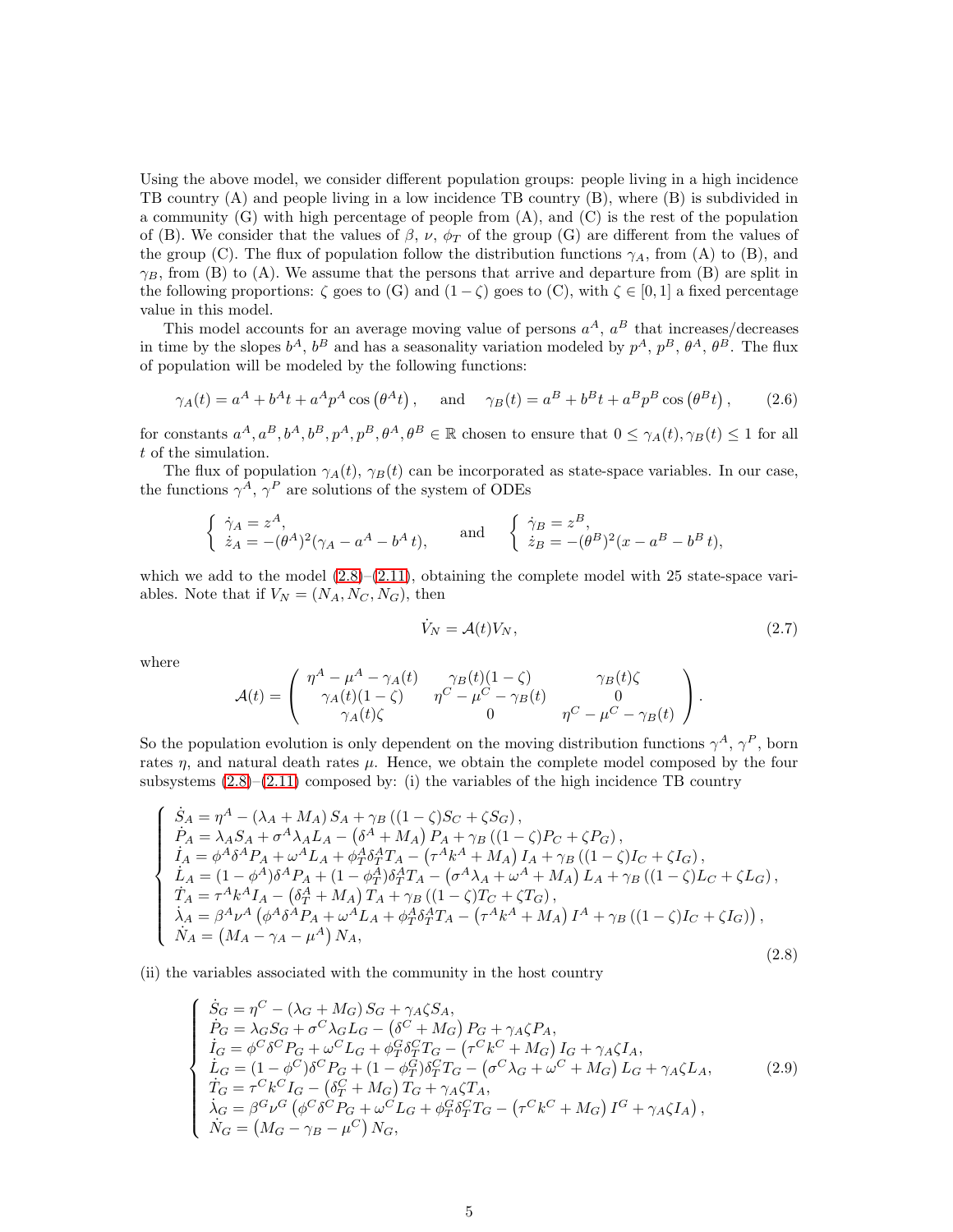

Figure 1: Model for TB transmission.

(iii) the variables related with the population of the host country excluding the community

$$
\begin{cases}\n\dot{S}_{C} = \eta^{C} - (\lambda_{C} + M_{C}) S_{C} + \gamma_{A} (1 - \zeta) S_{A}, \n\dot{P}_{C} = \lambda_{C} S_{C} + \sigma^{C} \lambda_{C} L_{C} - (\delta^{C} + M_{C}) P_{C} + \gamma_{A} (1 - \zeta) P_{A}, \n\dot{I}_{C} = \phi^{C} \delta^{C} P_{C} + \omega^{C} L_{C} + \phi_{T}^{C} \delta_{T}^{C} T_{C} - (\tau^{C} k^{C} + M_{C}) I_{C} + \gamma_{A} (1 - \zeta) I_{A}, \n\dot{L}_{C} = (1 - \phi^{C}) \delta^{C} P_{C} + (1 - \phi_{T}^{C}) \delta_{T}^{C} T_{C} - (\sigma^{C} \lambda_{C} + \omega^{C} + M_{C}) L_{C} + \gamma_{A} (1 - \zeta) L_{A}, \n\dot{T}_{C} = \tau^{C} k^{C} I_{C} - (\delta_{T}^{C} + M_{C}) T_{C} + \gamma_{A} (1 - \zeta) T_{A}, \n\dot{\lambda}_{C} = \beta^{C} \nu^{C} (\phi^{C} \delta^{C} P_{C} + \omega^{C} L_{C} + \phi_{T}^{C} \delta_{T}^{C} T_{C} - (\tau^{C} k^{C} + M_{C}) I^{C} + \gamma_{A} (1 - \zeta) I_{A}), \n\dot{N}_{C} = (M_{C} - \gamma_{B} - \mu^{C}) N_{C},\n\end{cases}
$$
\n(2.10)

(iv) and the variables measuring the flux of population

<span id="page-5-1"></span>
$$
\begin{cases}\n\dot{\gamma}_A = z^A, \\
\dot{z}_A = -(\theta^A)^2 (\gamma_A - a^A - b^A t), \\
\dot{\gamma}_B = z^B, \\
\dot{z}_B = -(\theta^B)^2 (\gamma_B - a^B - b^B t),\n\end{cases} (2.11)
$$

where for presentation convenience we define

$$
M_A = \eta^A + ((1 - \zeta)N_C + \zeta N_G)\,\gamma_B N_A^{-1},
$$
  
\n
$$
M_C = \eta^C + (1 - \zeta)\gamma_A N_A N_C^{-1},
$$
  
\n
$$
M_G = \eta^C + \zeta \gamma_A N_A N_G^{-1}.
$$

Note that

$$
\dot{N}_A + \dot{N}_C + \dot{N}_G = (\eta^A - \mu^A)N_A + (\eta^C - \mu^C)(N_C + N_G).
$$

Again, if  $\eta^A = \mu^A$  and  $\eta^C = \mu^C$ , then the total population is constant. Moreover, if  $b^A = b^B =$  $p^{A} = p^{B} = 0$ , then system  $(2.8)$ - $(2.11)$  is autonomous. For notation clarity, all parameters (i.e., constant values) have upper indices whereas state variables have lower indices.

## <span id="page-5-0"></span>3 Reproduction number and its sensitivity analysis for the autonomous case

The transmissibility of an infection can be asymptotically quantified by its reproduction number  $R_0$  (for autonomous models), defined as the mean number of secondary infections seeded by a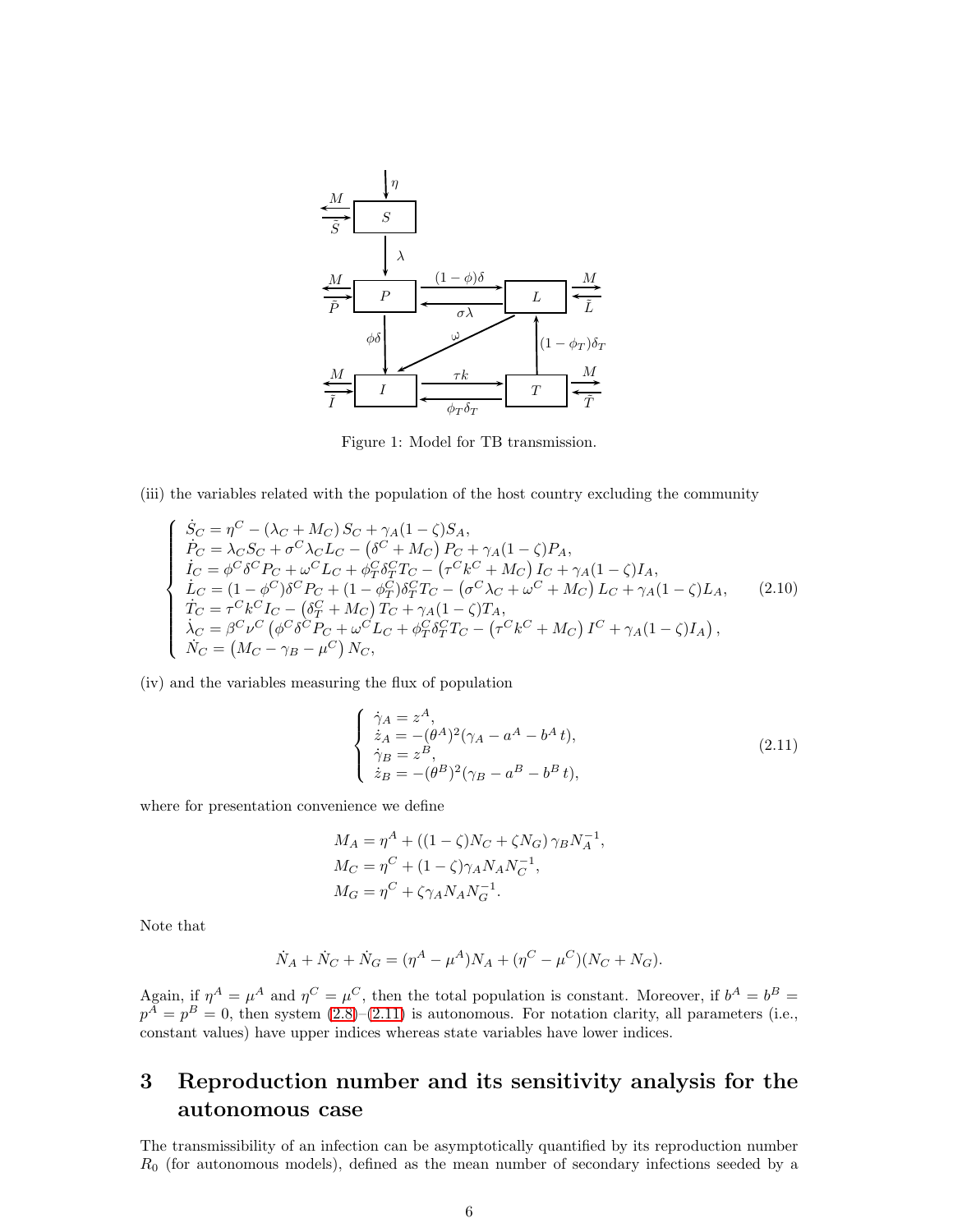

Figure 2: Flow chart between high TB incidence country (A), natives from high TB incidence country living in Communities (G) in a low TB incidence country, remainder of population living in a low TB incidence country (C).

typical infective into a susceptible population. Since  $R_0$  is a condition for the asymptotic stability of solutions around a free disease equilibrium point, this value determines a threshold: whenever  $R_0 > 1$ , a typical infective gives rise, on average, to more than one secondary infection, leading to an epidemic. In contrast, when  $R_0 < 1$ , infectious typically give rise, on average, to less than one secondary infection, and the prevalence of infection cannot increase.

A key point is that the model  $(2.8)$ – $(2.11)$  is a priori nonautonomous, due to the flux of population  $\gamma_A$  and  $\gamma_B$ . For such reason, from now on we assume that  $\gamma_A(t) \equiv a^A$  and  $\gamma_B(t) = a^B$ , i.e.,  $b^A = b^B = p^A = p^B = 0$  in [\(2.6\)](#page-4-1), so that model [\(2.8\)](#page-4-0)–[\(2.11\)](#page-5-1) becomes autonomous and we can apply the standard method from [\[26\]](#page-17-15). A complete nonautonomous situation will be considered in a future work.

The reproducing number  $R_0$  of system [\(2.1\)](#page-2-1) can be analytically determined and, when  $\eta = \mu$ , is given by

<span id="page-6-0"></span>
$$
R_0 = \frac{\beta \nu \delta(\delta_T + \mu)(\phi \mu + \omega)}{\mu(\delta + \mu)[(\mu + \omega)(\tau k + \delta_T + \mu) + \delta_T \tau k(1 - \phi_T)]},
$$
(3.1)

see, e.g., [\[13\]](#page-16-10). Hence,  $R_0$  is proportional to  $\beta$ ,  $\nu$ ,  $\phi$ ,  $\phi_T$  ( $0 < \phi_T < 1$ ) and inverse proportional to  $\tau$  and k. In the no-transfer situation, i.e.,  $\gamma_A \equiv \gamma_B \equiv 0$ , our model reduces to the disjoint coupling of the (sub)systems  $(A)$ ,  $(C)$  and  $(G)$  similar to  $(2.1)$ , so we can compute the reproduction numbers for the subsystems (using the fixed parameters from Table [1\)](#page-9-0) in the no-transfer situation using  $(3.1)$ , which gives

$$
R_0^A = 6.78
$$
,  $R_0^C = 1.12$ ,  $R_0^G = 2.37$ ,

where  $R_0^A$ ,  $R_0^C$  and  $R_0^G$  denote the basic reproduction number for populations (A), (C) and (G), respectively, when they are complete independent from each others (no flux of population between the compartments). For the complete system  $(2.8)$ – $(2.11)$  the basic reproduction number will be denoted by  $R_0^T$ . Note that the coupling of only  $(C)$  and  $(G)$  (again in the no-transfer situation and without the components associated to  $(A)$ ) is known in the literature as a model for heterogeneous infection risk [\[5,](#page-16-11) [13\]](#page-16-10).

The complete system  $(2.8)$ – $(2.11)$ , although a generalization of previous models, is quite different from systems like [\(2.1\)](#page-2-1), by the fact that it has internal transfer of individuals between subsystems (A) and (C) and (G), so it is not expected that  $R_0^T$  follows the same expression [\(3.1\)](#page-6-0). So its relevant to understand how  $R_0^T$  is affected by variation of the parameters. In order to verify the validity and to obtain the value of  $R_0^T$ , depending on the parameters chosen, we follow the approach in [\[26\]](#page-17-15).

Let x represent the state-space variables (in a special order) that group the individuals in each disease state and group compartment, i.e.,

$$
x=(P_A, P_C, P_G, I_A, I_C, I_G, L_A, L_C, L_G, T_A, T_C, T_G, S_A, S_C, S_G) \in \mathbb{R}_+^{15}.
$$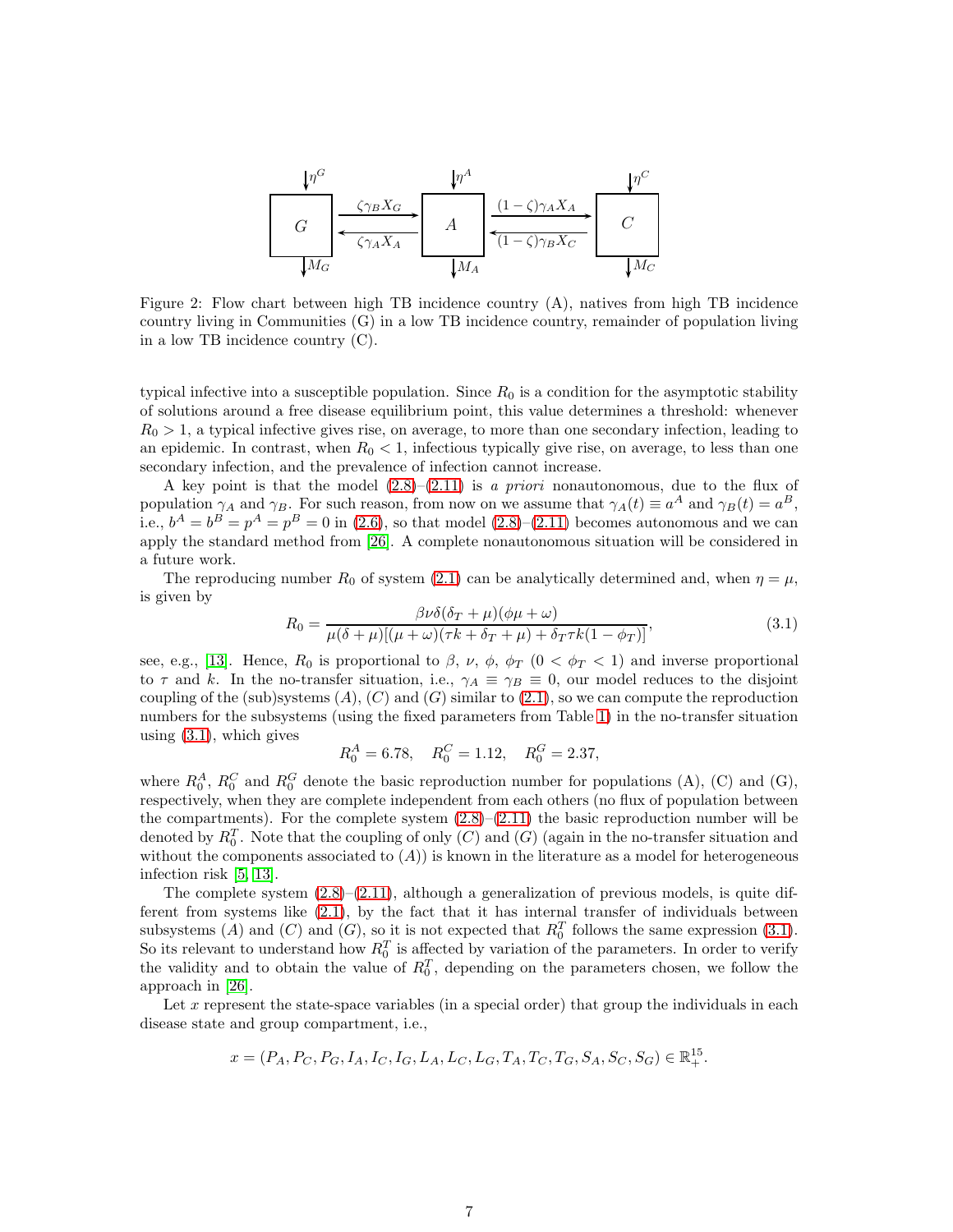Note that there exists an equilibrium point with  $I_A$ ,  $I_C$ ,  $I_G = 0$ , if  $\lambda_A = \lambda_B = \lambda_C = 0$  and

$$
\left\{\n\begin{array}{l}\n\eta^A - M_A S_A + a^B \left((1 - \zeta) S_C + \zeta S_G\right) = 0, \\
\eta^C - M_C S_C + a^A (1 - \zeta) S_A = 0, \\
\eta^G - M_G S_G + a^A \zeta S_A = 0, \\
-\left(\delta^A + M_A\right) P_A + a^B \left((1 - \zeta) P_C + \zeta P_G\right) = 0, \\
-\left(\delta^C + M_C\right) P_C + a^A (1 - \zeta) P_A = 0, \\
-\left(\delta^C + M_G\right) P_G + a^A \zeta P_A = 0, \\
\phi^A \delta^A P_A + \omega^A L_A + \phi^A \delta^A T_A = 0, \\
\phi^C \delta^C P_C + \omega^C L_C + \phi^C_T \delta^C_T T_C = 0, \\
\phi^C \delta^C P_G + \omega^C L_G + \phi^C_T \delta^C_T T_G = 0, \\
(1 - \phi^A) \delta^A P_A + (1 - \phi^A_T) \delta^A_T T_A - (\omega^A + M_A) L_A + a^B \left((1 - \zeta) L_C + \zeta L_G\right) = 0, \\
(1 - \phi^C) \delta^C P_C + (1 - \phi^C_T) \delta^C_T T_C - (\omega^C + M_C) L_C + a^A (1 - \zeta) L_A = 0, \\
(1 - \phi^C) \delta^C P_G + (1 - \phi^C_T) \delta^C_T T_G - (\omega^C + M_G) L_G + a^A \zeta L_A = 0, \\
-(\delta^A_T + M_A) T_A + a^B \left((1 - \zeta) T_C + \zeta T_G\right) = 0, \\
-(\delta^C_T + M_C) T_C + a^A (1 - \zeta) T_A = 0,\n\end{array}\n\right.
$$

From the last three equations, we have

$$
\begin{pmatrix}\n-\delta_T^A - M_A & a^B(1 - \zeta) & a^B \zeta \\
a^A(1 - \zeta) & -\delta_T^C - M_C & 0 \\
a^A \zeta & 0 & -\delta_T^G - M_G\n\end{pmatrix}\n\begin{pmatrix}\nT_A \\
T_C \\
T_G\n\end{pmatrix} = \begin{pmatrix}\n0 \\
0 \\
0\n\end{pmatrix} \Rightarrow T_A = T_C = T_G = 0.
$$

In the same way we can see, from fourth to sixth equations, that  $P_A = P_C = P_G = 0$  and, from the other equations, that  $L_A = L_C = L_G = 0$ . Since,  $\eta^A, \eta^C \neq 0$  and

$$
M_A S_A = \eta^A S_A + ((1 - \zeta)S_C + \zeta S_G) a^B,
$$
  
\n
$$
M_C S_C = \eta^C S_C + (1 - \zeta) a^A S_A,
$$
  
\n
$$
M_G S_G = \eta^C S_G + \zeta a^A S_A,
$$

from the first three equations, we have  $S_A = S_C = S_G = 1$ . Hence, the disease free equilibrium point (DFE) is unique and given by

$$
x_0 = (0, 0, 0, 0, 0, 0, 0, 0, 0, 0, 0, 0, 1, 1, 1),
$$

and it makes sense to define the set of all disease free states  $X_s$  as

$$
X_s = \{ (0, 0, 0, 0, 0, 0, 0, 0, 0, 0, 0, 0, S_A, S_C, S_G) \in \mathbb{R}^{15} : S_A, S_C, S_G \ge 0 \}.
$$

In our model the individuals get the first contact with the infection in the states  $P_A$ ,  $P_C$ ,  $P_G$ , We have  $m = 12$  states where individuals have different degrees of infection and 3 states free of disease. The vector field X in  $(2.8)$ – $(2.11)$  is now divided as  $X = \mathcal{F} - (\mathcal{V}^- - \mathcal{V}^+)$ , where  $\mathcal F$  is the rate of appearance of new infections,  $\mathcal{V}^+$  is the rate of in-transfers of individuals by other means, and  $\mathcal{V}^-$  is the rate of out-transfers of individuals by other means. We have

$$
\mathcal{F}_{1-3}(x) = \begin{pmatrix} \beta^A \nu^A I_A \left( S_A + \sigma^A L_A \right) + a^B \left( (1 - \zeta) P_C + \zeta P_G \right) \\ \beta^C \nu^C I_C \left( S_C + \sigma^C L_C \right) + a^A (1 - \zeta) P_A \\ \beta^G \nu^G I_G \left( S_G + \sigma^C L_G \right) + a^A \zeta P_A \end{pmatrix}, \quad \mathcal{F}_j(x) = 0 \text{ for } j \in \{4, \cdots, 15\},
$$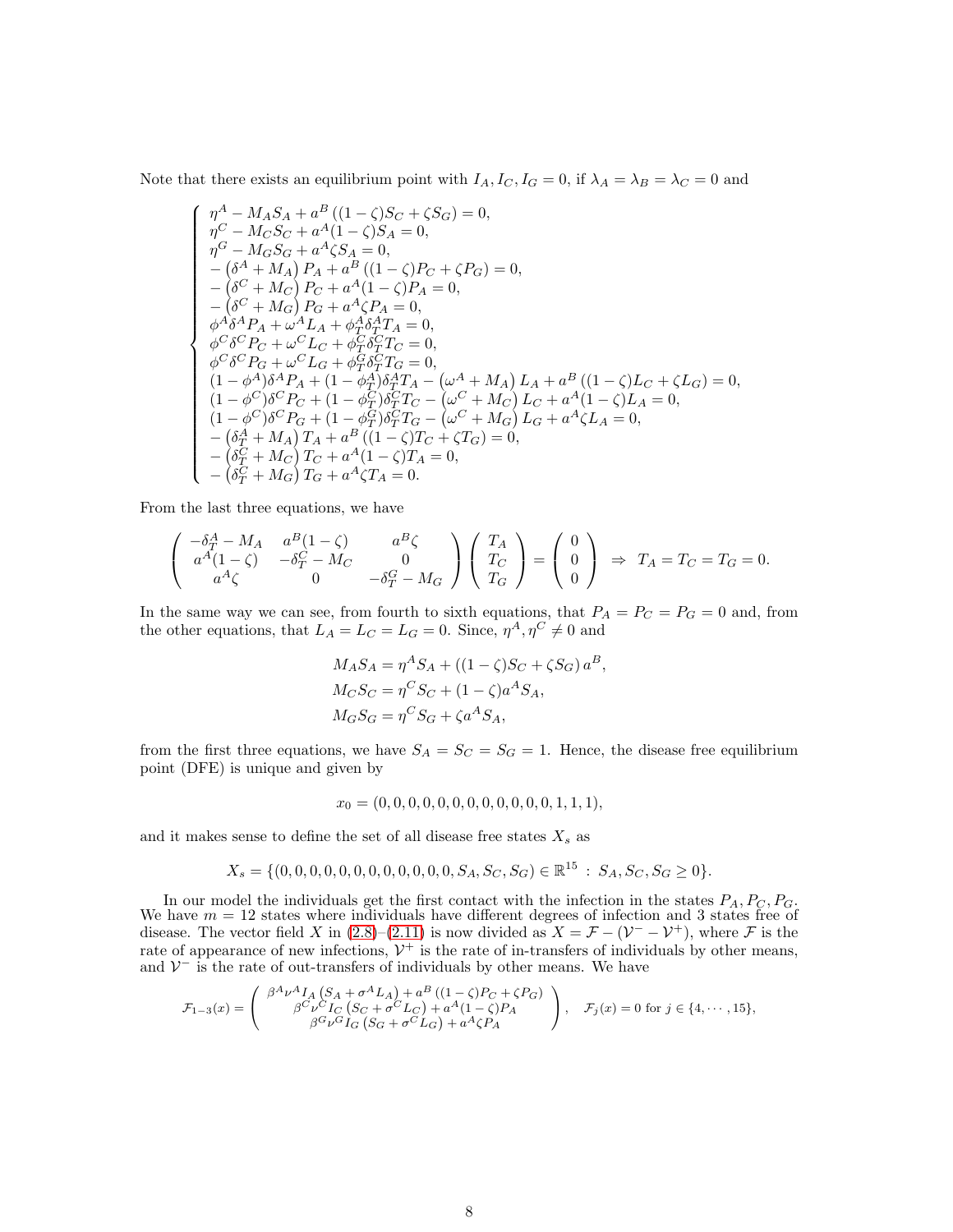$$
\mathcal{V}^+(x) - \mathcal{V}^-(x) = \begin{pmatrix}\n0 & 0 & (\delta^A + M_A) P_A \\
0 & 0 & (\delta^C + M_C) P_C \\
\phi^C \delta^C P_C + \omega^C L_C + \phi_T^C \delta_T^T T_A + a^B ((1 - \zeta) I_C + \zeta I_G) \\
\phi^C \delta^C P_C + \omega^C L_C + \phi_T^C \delta_T^C T_C + a^A (1 - \zeta) I_A \\
\phi^C \delta^C P_S + \omega^C L_G + \phi_T^C \delta_T^C T_G + a^A (1 - \zeta) I_A \\
(1 - \phi^A) \delta^A P_A + (1 - \phi_T^A) \delta_T^A T_A + a^B ((1 - \zeta) L_C + \zeta L_G) \\
(1 - \phi^C) \delta^C P_C + (1 - \phi_T^C) \delta_T^C T_C + a^A (1 - \zeta) L_A \\
(1 - \phi^C) \delta^C P_S + (1 - \phi_T^C) \delta_T^C T_G + a^A (1 - \zeta) L_A \\
\tau^A k^A I_A + a^B ((1 - \zeta) T_C + \zeta T_G) \\
\tau^A k^A I_A + a^B ((1 - \zeta) T_A \\
\tau^C k^C I_C + a^A (1 - \zeta) T_A \\
\tau^C k^C I_G + a^A \zeta T_A \\
\eta^C + a^A (1 - \zeta) S_A \\
\eta^C + a^A (1 - \zeta) S_A \\
\eta^C + a^A \zeta S_A\n\end{pmatrix} - \begin{pmatrix}\n(\delta^A + M_A) P_A \\
(\delta^C + M_C) P_C \\
(\sigma^A \lambda_A + \omega^A + M_A) I_A \\
(\sigma^C \lambda_C + \omega^C + M_C) I_C \\
(\sigma^A \lambda_A + \omega^A + M_A) I_A \\
(\sigma^C \lambda_C + \omega^C + M_C) I_C \\
(\sigma^A \lambda_A + \omega^A + M_A) I_A \\
(\sigma^C \lambda_C + \omega^C + M_G) I_C \\
(\delta_T^C + M_C) T_C \\
(\delta_T^C + M_C) T_C \\
(\delta_T^C + M_C) T_C \\
(\lambda_A + M_A) S_A \\
\eta^C + a^A \zeta S_A\n\end{pmatrix}
$$

.

Note that  $\mathcal{F}_{1-3}$  denotes the entries of  $\mathcal F$  from 1 to 3. Then  $\mathcal F$  and  $\mathcal V = \mathcal V^+ - \mathcal V^-$  satisfy the following assumptions:

- $(A_1)$  if  $x \geq 0$ , then  $\mathcal{F}(x)$ ,  $\mathcal{V}^+(x)$ ,  $\mathcal{V}^-(x) \geq 0$  (each function represents a direct transfer of individuals);
- $(A_2)$  if  $x_i = 0$ , then  $\mathcal{V}_i^-(x) = 0$  (if the compartment is empty, then there cannot be out-transfers of individuals);
- $(A_3) \mathcal{F}_i(x) = 0$  for  $i > 12$ ;
- $(A_4)$  if  $x \in X_s$ , then  $\mathcal{F}_i(x) = 0$  and  $\mathcal{V}_i^+(x) = 0$  for  $1 \leq i \leq 12$  (if the population is free of disease, then it will remain free of disease);
- $(A_5)$  when  $\mathcal{F}(x) = 0$  we have that  $DX(x_0)$  is a Hurwitz matrix, i.e., all eigenvalues have negative real part (the equilibrium point  $x_0$  is asymptotically stable).

Only assumption  $(A_5)$  creates some difficulty, since the other assumptions are evident. We numerically checked  $(A_5)$  (in all calculations made) using the Routh–Hurwitz criterion, which states that the matrix  $A = DX(x_0)$  is Hurwitz if and only if all the principal subdeterminants, of a special matrix constructed with the coefficients of the characteristic polynomial of A, are all strictly positive.

By Lemma 1 in [\[26\]](#page-17-15), the derivatives  $D\mathcal{F}(x_0)$  and  $D\mathcal{V}(x_0)$  are partitioned as

$$
D\mathcal{F}(x_0) = \begin{pmatrix} F & 0 \\ 0 & 0 \end{pmatrix} \quad \text{and} \quad D\mathcal{V}(x_0) = \begin{pmatrix} V & 0 \\ J_3 & J_4 \end{pmatrix},
$$

where F and V are  $m \times m$ -matrices. Hence, we have  $F_{i,j}(x) = 0$ , if  $i > m$  or  $j > m$ , and

$$
F_{1-6,1-6} = \left(\begin{array}{cccccc} 0 & a^B(1-\zeta) & a^B\zeta & \beta^A\nu^A & 0 & 0 \\ a^A(1-\zeta) & 0 & 0 & 0 & \beta^C\nu^C & 0 \\ a^A\zeta & 0 & 0 & 0 & 0 & \beta^G\nu^G \\ 0 & 0 & 0 & 0 & 0 & 0 \\ 0 & 0 & 0 & 0 & 0 & 0 \end{array}\right).
$$

The critical threshold function  $R_0^T$  is then given as the spectral radius of the matrix  $A = FV^{-1}$ . We have that A has all entries zero except

$$
A_{1,i} = a^B (1 - \zeta) V_{2,i}^{-1} + a^B \zeta V_{3,i}^{-1} + \beta^A \nu^A V_{4,i}^{-1},
$$
  
\n
$$
A_{2,i} = a^A (1 - \zeta) V_{1,i}^{-1} + \beta^C \nu^C V_{5,i}^{-1},
$$
  
\n
$$
A_{3,i} = a^A \zeta V_{1,i}^{-1} + \beta^G \nu^G V_{6,i}^{-1}.
$$

Considering the algebraic complexity of computing the spectral radius of A, in the next subsection we proceed numerically by understanding  $R_0$  from the variation of the parameters.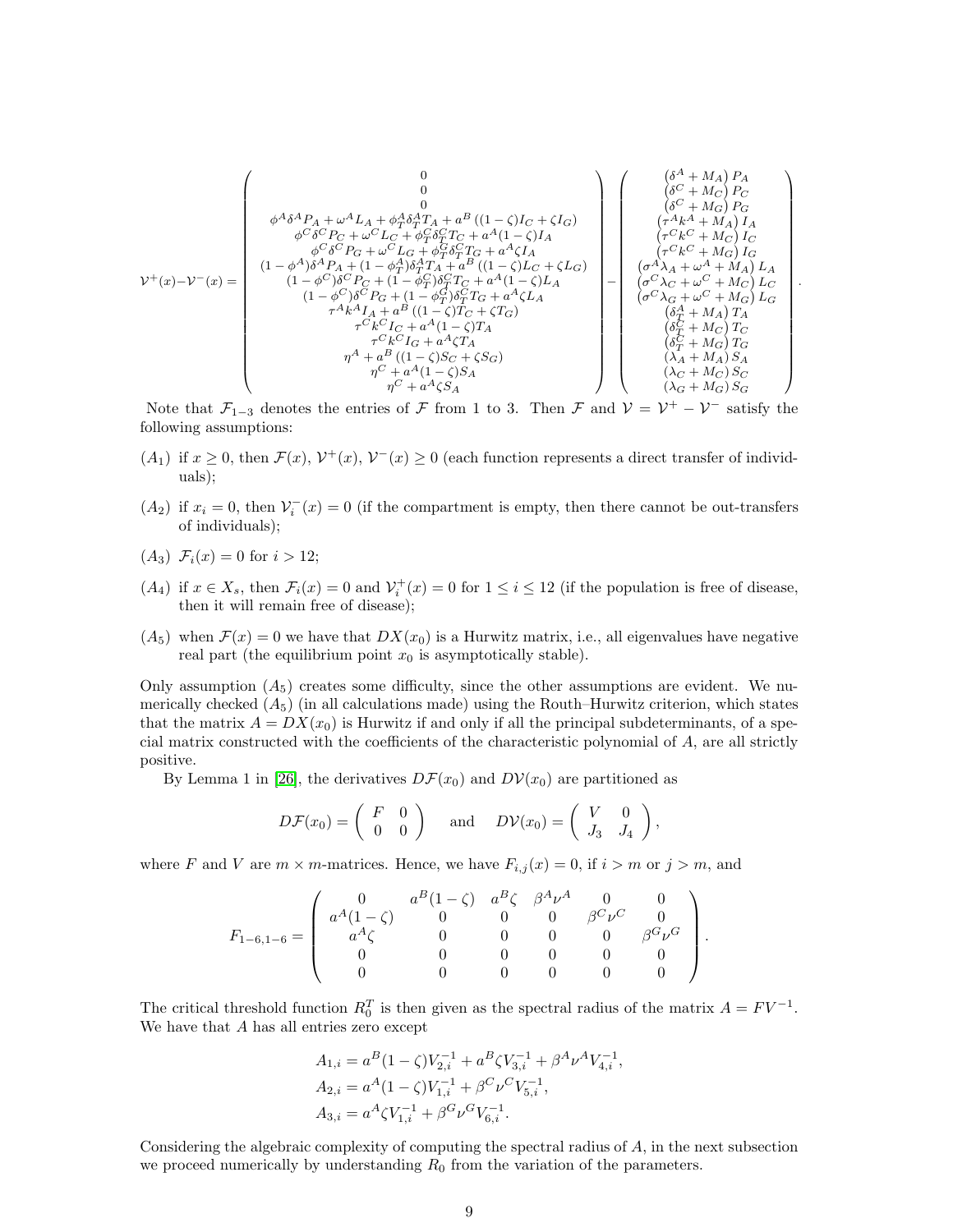#### 3.1 Sensitivity analysis: numerical simulations

The values of the parameters  $\beta$ ,  $\nu$ ,  $\mu$ ,  $\delta$ ,  $\phi$ ,  $\sigma$ ,  $\omega$ ,  $\tau$ ,  $k$ ,  $\delta_T$  and  $\phi_T$  estimated for Portugal, are based on the values proposed in [\[13\]](#page-16-10), as well as the initial conditions  $N(0)$ ,  $\mathcal{S}(0)$ ,  $\mathcal{P}(0)$ ,  $\mathcal{L}(0)$ ,  $\mathcal{I}(0)$ ,  $\mathcal{T}(0)$ . We assume that the Portuguese total population will decrease  $(\eta < \mu N)$ , based on the projections for resident population in Portugal from *Statistics Portugal* [\[9\]](#page-16-9) and the value for TB induced death that comes from [\[25\]](#page-17-16).

We assume that the reference value for the transmission coefficient in Angola is  $\beta = 150$  based on [\[37\]](#page-17-17). According to the World Bank, the natural death rate in Angola is equal to  $\mu = 1/51$   $yrs^{-1}$ [\[34\]](#page-17-18). The value for the TB induced death rate is based on [\[25\]](#page-17-16). The proportion of pulmonary TB cases in Angola is equal to  $\nu = 0.937$  and the fraction of treatment default and failure for individuals under treatment is equal to  $\phi_T = 0.219$  [\[36\]](#page-17-19). We assume that the reinfection factor  $\sigma$ in Angola takes the value proposed in [\[13\]](#page-16-10). According to WHO, the proportion of detected cases in a year is equal to  $k = 0.79$  [\[29\]](#page-17-0). The rate at which infectious individuals enter treatment is estimated to be  $\tau = 2.13 \, yrs^{-1}$ . The values of the parameters  $\delta$ ,  $\phi$ ,  $\omega$  and  $\delta_T$  are taken from [\[13\]](#page-16-10). The recruitment rate value  $\eta = 1287900$  is based on the population projections from Population Reference Bureau [\[38\]](#page-17-20). The initial conditions  $N(0)$ ,  $S(0)$ ,  $\mathcal{P}(0)$ ,  $\mathcal{L}(0)$ ,  $\mathcal{I}(0)$ ,  $\mathcal{T}(0)$  are based on data from [\[23,](#page-17-13) [35,](#page-17-21) [37\]](#page-17-17). All previous values are resumed in Table [1.](#page-9-0)

<span id="page-9-0"></span>

| Symbol             | Description                                           | Portugal                        | Angola                       |
|--------------------|-------------------------------------------------------|---------------------------------|------------------------------|
| $\beta$            | Transmission coefficient                              | variable $(72.358 \, yrs^{-1})$ | variable $(150 \, yrs^{-1})$ |
| $\boldsymbol{\nu}$ | Proportion of pulmonary TB cases                      | 0.75                            | 0.937                        |
| $\mu$              | Natural death rate                                    | $1/80$ $yrs^{-1}$               | $1/51 \, yrs^{-1}$           |
| δ                  | Rate at which individuals leave P compartment         | $2\,yrs^{-1}$                   | $2\,yrs^{-1}$                |
| $\phi$             | Fraction of infected population developing active TB  | 0.05                            | 0.05                         |
| $\sigma$           | Reinfection (exogenous) factor for latent             | 0.5                             | 0.5                          |
| $\omega$           | Rate of endogenous reactivation for latent infections | $0.0003 \, yrs^{-1}$            | $0.0003 \, yrs^{-1}$         |
| $\tau$             | Rate at which infectious individuals enter treatment  | $4.26 \, yrs^{-1}$              | $2.13 \, yrs^{-1}$           |
| $\boldsymbol{k}$   | Proportion of detected cases in a year                | 0.87                            | 0.79                         |
| $\delta_T$         | Inverse of treatment length                           | $1.36 \, yrs^{-1}$              | $1.36 \, yrs^{-1}$           |
| $\phi_T$           | Fraction of treatment default and failure             | 0.04                            | 0.219                        |
| $\eta$             | Recruitment rate for Portugal                         | 78672                           | 1287900                      |
| $d_T$              | TB induced death rate for Portugal                    | $1/5 \, yrs^{-1}$               | $1/8$ $yrs^{-1}$             |
| N(0)               | Initial total population                              | 10560000                        | 24300000                     |
| $\mathcal{S}(0)$   | Initial susceptible population                        | 8947300                         | 9618729                      |
| $\mathcal{P}(0)$   | Initial primary infected with TB population           | 11000                           | 24300                        |
| $\mathcal{I}(0)$   | Initial actively infected (and infectious) population | 500                             | 16164                        |
| $\mathcal{L}(0)$   | Initial latent infected population                    | 1600000                         | 14580000                     |
| $\mathcal{T}(0)$   | Initial under treatment population                    | 1200                            | 60807                        |

Table 1: Estimated parameters and initial conditions values for Portugal and Angola.

If we firstly keep all parameters fixed (see Table [1\)](#page-9-0), we have

$$
R_0^T = 6.36.
$$

Then we vary one of the parameters  $\beta^A$ ,  $\beta^C$ ,  $\beta^G$ ,  $k^C$ ,  $\phi_T^G$ ,  $a^A$ ,  $a^B$ , or  $\zeta$  in the ranges

$$
150(1 - \theta) \le \beta^A \le 150(1 + \theta), \quad 72.358(1 - \theta) \le \beta^C \le 72.358(1 + \theta),
$$
  
\n
$$
\beta^C = 72.358 \le \beta^G \le 150 = \beta^A, \quad 0.87(1 - \theta) \le k^C \le 0.87(1 + \theta),
$$
  
\n
$$
\phi_T^C = 0.04, \le \phi_T^G \le 0.219 = \phi_T^A, \quad 0 \le a^A \le 0.1,
$$
  
\n
$$
0 \le \alpha^B \le 0.1, \quad 0 \le \zeta \le 1,
$$

where  $\theta = 0.2$ . Each simulation gives a curve  $x \mapsto R_0^T(x)$ , where x is one of the above parameters,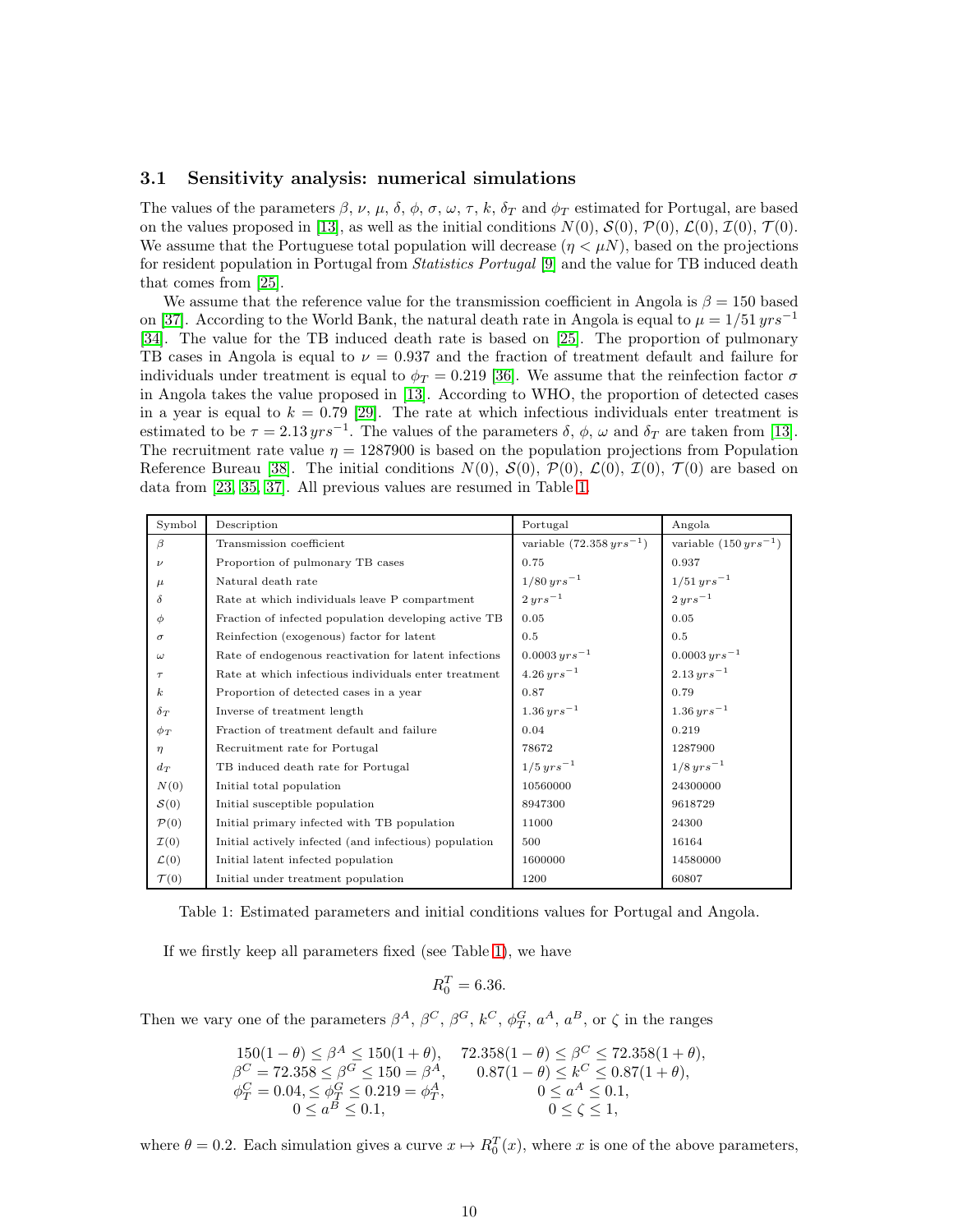for which we find a best fitting curve in one of the models

<span id="page-10-1"></span>
$$
P_n(x) = a_0 + a_1x + a_2x^2 + \dots + a_nx^n, \ n \in \{0, \dots, 99\}, \quad \text{and} \quad \frac{a_0 + a_1x + a_2x^2}{b_0 + b_1x + b_2x^2}, \qquad (3.2)
$$

<span id="page-10-0"></span>for some constants  $a_0, \ldots, a_n, b_0, b_1, b_2 \in \mathbb{R}^N$ .

| Parameter  | Type                                    | Curve Fitting                                                                                               | $\log_{10}(SQR)$ |
|------------|-----------------------------------------|-------------------------------------------------------------------------------------------------------------|------------------|
| $\beta^A$  | best                                    | $R_0^T = 0.01 + 0.04 \beta^A + 4.40E - 7 (\beta^A)^2$                                                       |                  |
|            |                                         | $-7.99E-10\,(\beta^{A})^{3}$                                                                                | $-5.28$          |
|            | as in $R_0^A$                           | $R_o^T = 0.04 \beta^A$                                                                                      | $-2.27$          |
|            |                                         |                                                                                                             |                  |
| $\beta^C$  | best                                    | $R_0^T = 6.36 + 2.30E - 5 \beta^C + 6.55E - 8 (\beta^C)^2$                                                  |                  |
|            |                                         | +6.93E-12 $(\beta^C)^3$ + 8.83E-13 $(\beta^C)^4$                                                            | $-7.06$          |
|            | as in $R^C_{\scriptscriptstyle \Omega}$ | $R_0^T=0.09\,\beta^C$                                                                                       | 0.87             |
|            |                                         |                                                                                                             |                  |
| $\beta^G$  | best                                    | $R_0^T = \frac{-3639.13 + 1285.78 \beta^G - 4.17 (\beta^G)^2}{-572.32 + 202.21 \beta^G - 0.66 (\beta^G)^2}$ | $-7.01$          |
|            | as in $R_0^G$                           | $R_o^T=0.06\,\beta^G$                                                                                       | 1.10             |
|            |                                         |                                                                                                             |                  |
| $k^C$      | best                                    | $R_0^T = P_{89}(k^C)$                                                                                       | $-7.06$          |
|            | not best                                | $R_0^T = \frac{-27.08 + 53.27 k^C + 215.97 (k^C)^2}{-4.26 + 8.37 k^C + 33.98 (k^C)^2}$                      | $-6.65$          |
|            |                                         |                                                                                                             |                  |
| $\phi_T^G$ | best                                    | $R_0^T = P_{21}(\phi_T^G)$                                                                                  | $-7.01$          |
|            |                                         |                                                                                                             |                  |
|            | not best                                | $R_0^T = \frac{1103.59 - 1522.88 \ \phi_T^G}{173.54 - 239.51 \ \phi_T^G}$                                   | $-7.00$          |
|            |                                         |                                                                                                             |                  |
| $a^A$      | best                                    | $R_0^T = \frac{38.08 + 2747.09 \ a^A + 42528.21 \ (a^A)^2}{6.02 + 419.99 \ a^A + 6317.05 \ (a^A)^2}$        | $-4.28$          |
|            |                                         |                                                                                                             |                  |
| $a^B$      | best                                    | $R_o^T = 6.78 - 77.56 a^B + 2571.63 (a^B)^2$                                                                |                  |
|            |                                         | $-68307.97 (a^B)^3 + 1194841.27 (a^B)^4 - 12711602.96 (a^B)^5$                                              |                  |
|            |                                         | $+73922994.97 (a^B)^6 - 179395541.51 (a^B)^7$                                                               | $-2.19$          |
|            |                                         |                                                                                                             |                  |
| $\zeta$    | best                                    | $R_0^T = P_{91}(\zeta)$                                                                                     | $-7.11$          |
|            | not best                                | $R_0^T = 6.38 - 0.11 \zeta + 0.12 \zeta^2$                                                                  | $-3.02$          |

Table 2: Curve fitting of  $R_0^T$ .

Table [2](#page-10-0) shows several curve fittings for the map  $x \mapsto R_0^T(x)$ . By "best fitting" we mean a model, chosen between the above models [\(3.2\)](#page-10-1), where the square root of the sum of squares of the residuals  $SQR = \sqrt{\sum_i r_i^2}$  has a minimum value or is smaller than the number of significant digits in determining  $R_0^T$ , i.e.,  $10^{-8}$ . The same procedure applied to  $R_0^A$ ,  $R_0^C$ ,  $R_0^G$  gave results compatible with the analytic formula  $(3.1)$ .

#### 3.1.1 Variation of the TB transmission rates (i.e., changing  $\beta^A$ ,  $\beta^C$  and  $\beta^G$ )

A variation of 20% in the value of  $\beta^A$  implies a variation of approximately 20% to  $R_0^T$ . However, the same variation of 20% in the values of  $\beta^C$  and  $\beta^G$  affects  $R_0^T$  less than 1%. Contrary to [\(3.1\)](#page-6-0), the parameters  $\beta^A$ ,  $\beta^C$ ,  $\beta^G$  do not appear linearly in the calculation of  $R_0^T$ , although locally look similar to an affine function, see Fig. [3.](#page-11-0)

The variation of  $\beta^A$  has also a significative impact on the community and the host country, namely, in the number of infected and infectious individuals after 5 years, see Fig. [4.](#page-11-1) Defining  $I_X(t,s) = I_C(t)|_{\beta A=s}$  with  $X \in \{C, G\}$ , we have

$$
\frac{I_C(5,180)}{I_C(5,150)} \approx 1.24, \quad \frac{I_C(5,120)}{I_C(5,150)} \approx 0.70, \quad \frac{I_G(5,180)}{I_G(5,150)} \approx 1.20, \quad \frac{I_G(5,120)}{I_G(5,150)} \approx 0.77.
$$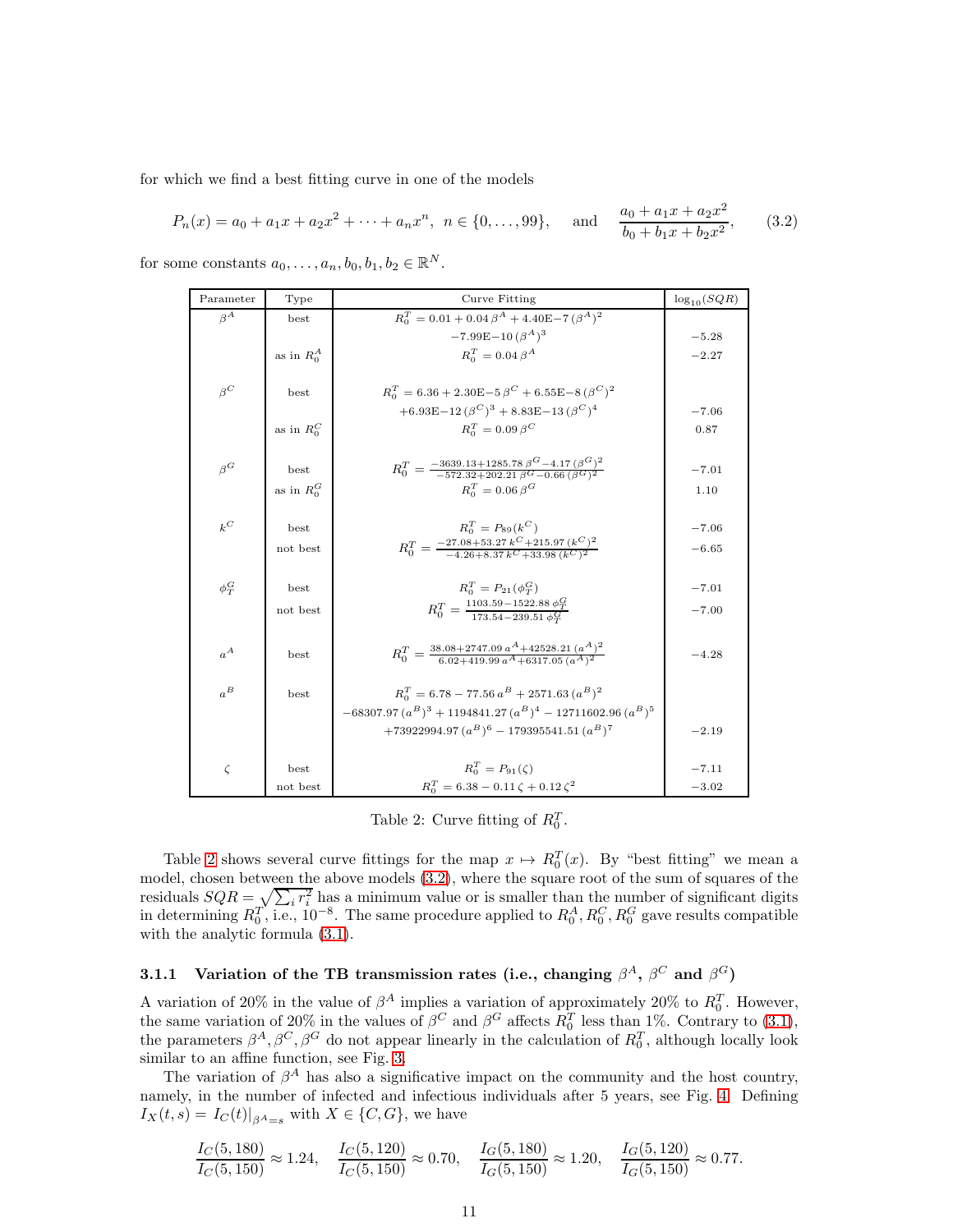<span id="page-11-0"></span>

Figure 3:  $R_0^T$  when varying  $\beta^A$ ,  $\beta^C$  and  $\beta^G$ , respectively.

An increase (decrease) of 20% in  $\beta^A$  implies a 5 years increase of approximately 20% (decrease of  $30\%$ ) in  $I_{C}$  and  $I_{G}$ , respectively. This enforce the importance of additional effort to treat TB in countries with high TB incidence, not only because of their population health improvement, but also because of the implications on the health of individuals in other host countries.

<span id="page-11-1"></span>

Figure 4:  $I_C(t)$  and  $I_G(t)$  when varying  $\beta^A$  (box:  $\beta^A = 120$ , solid:  $\beta^A = 150$ , cross:  $\beta^A = 180$ ).

#### 3.1.2 Variation in the transfer of individuals (i.e., changing  $a^A$  and  $a^B$ )

The transfer of individuals between  $(A)$  and  $(C)+(G)$  (i.e.,  $(B)$ ) is determined by the functions  $\gamma_A(t)$  and  $\gamma_B(t)$ , which are here assumed to be equal to the parameters  $a^A$  and  $a^B$ . From Fig. [5](#page-12-0) it is clear, as expected, that an increment on the flux of individuals moving from areas of lower TB incidence to areas of higher TB incidence reduces  $R_0^T$  and, on the contrary, an increment in the flux of individuals moving from areas of high TB incidence to areas of lower TB incidence increases  $R_0^T$ . Note that  $R_0^T$  grows very fast for smaller values of  $a^A$  and then tends to stabilize with the flux of persons coming from the high incidence TB area.

An interesting phenomena when varying  $a^A$  appears in the variable  $I_G$ , i.e., the number of infected individuals in (G) (the community), see Fig. [6.](#page-12-1) It tells us that it is better for the community to have some moderate exchange of persons with the high incidence TB region. Such behavior and its reverse, after some time, seems to be related to the chosen value of ζ (discussed in the next subsection). It also imply that a careful study of the seasonality distribution of persons traveling between (A) and (B) may be more relevant for (G) than expected a priori. On the host country viewpoint, such phenomena is not noticed as one can see from the evolution of the total number of infected individuals in the host country, i.e.,  $I_C(t) N_C(t) + I_G N_G(t)$ , see Fig. [6.](#page-12-1)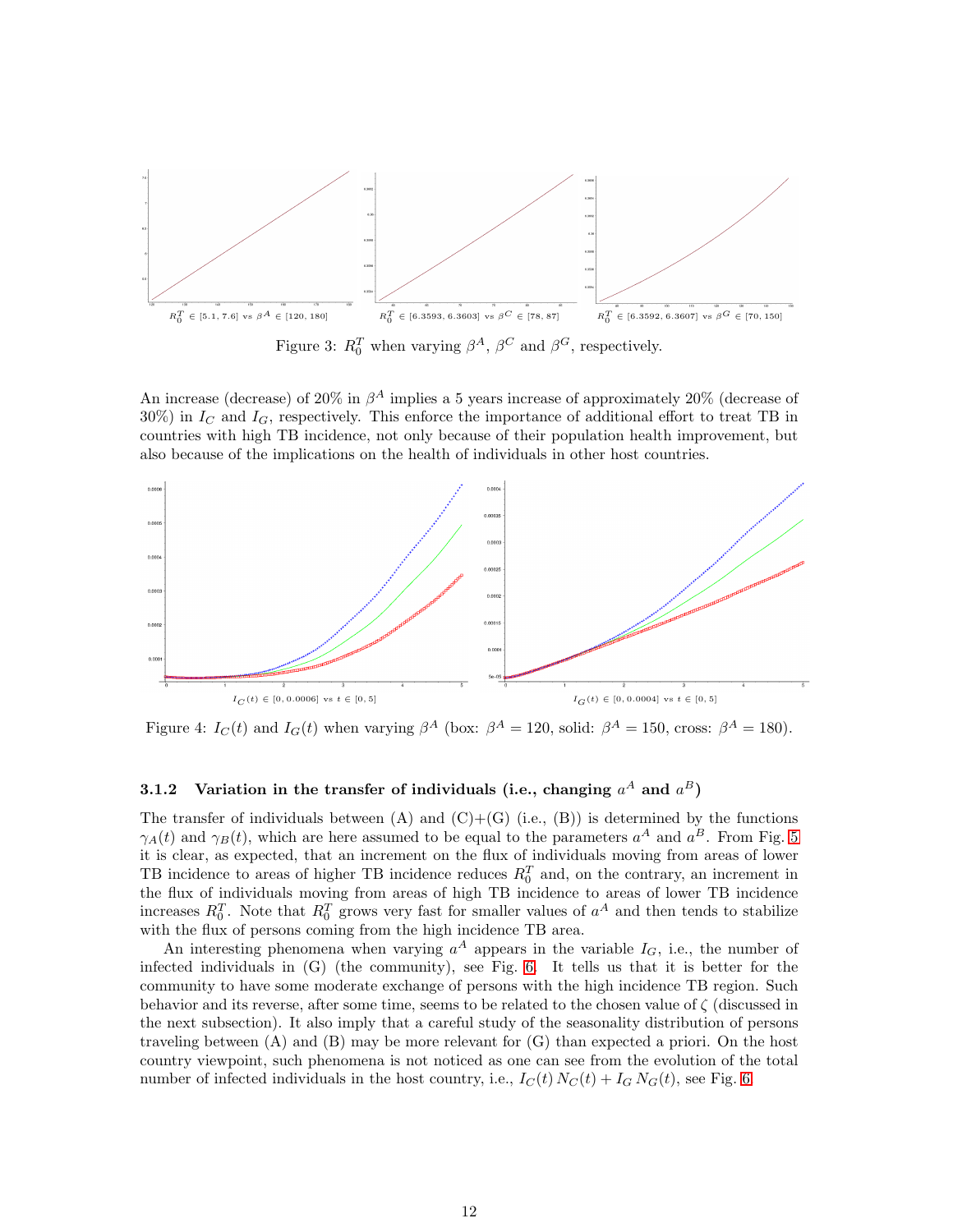<span id="page-12-0"></span>

<span id="page-12-1"></span>

Figure 6:  $I_G(t)$  and total number N of infected individuals in  $(C) + (G)$  when varying  $a^A$  (box:  $a^A = 0$ , solid:  $a^A = 0.05$ , cross:  $a^A = 0.1$ ).

#### 3.1.3 About the ratio of individuals that stay in the community versus spread in the host country (i.e., changing  $\zeta$ )

In what follows we analyze the impact of the existence of a community of immigrants coming from a high incidence TB area on the host country, the country of origin and in the global situation. Recall that  $\zeta$  is the percentage of persons traveling that come/go specifically to (G) versus the complementary (C). Hence, the situation  $\zeta = 0$  means that all persons traveling between Angola and Portugal all come/go to (C) and none to (G). On the contrary,  $\zeta = 1$  means that all persons traveling between Angola and Portugal all come/go to (G). From the analysis of Fig. [7](#page-13-1) (right), it is clear that the existence of a community of immigrants coming from a high incidence TB area is convenient for the host country in order to better control TB spread. Regarding the point of view of Angola, a change in  $\zeta$  is not significative as one can see, in Table [3,](#page-15-1) that  $I_A$  is not affected by a change in  $\zeta$ .

On a global viewpoint, a change in  $\zeta$  has a big impact on the reproduction number  $R_0^T$ , see Fig. [7](#page-13-1) (left), for which the existence of communities turn to be also convenient. In fact, the function attains a minimum value that can be estimated from the approximated fitting by a parabolic function as

$$
R_0(T) = 6.38 + 0.11x + 0.12x^2,
$$

see Table [2.](#page-10-0) Hence, we may say that the optimal value for  $\zeta$  is approximately

$$
\min_{0 \le \zeta \le 1} R_0^T(\zeta) = \frac{0.11}{2 \times 0.12} \approx 0.46.
$$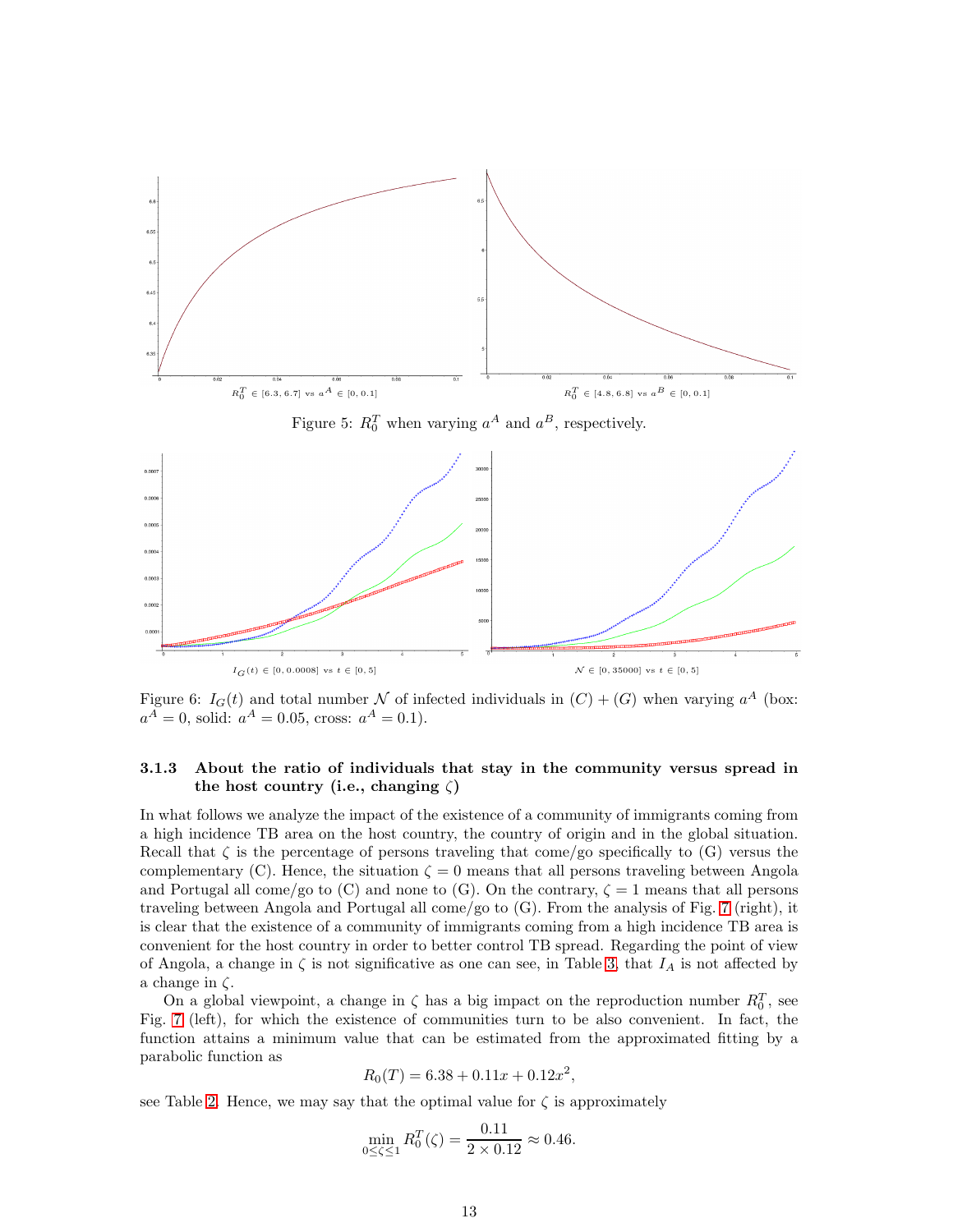<span id="page-13-1"></span>

Figure 7:  $R_0^T$  versus  $\zeta$  and total number  $\mathcal{H}(t) = I_C(t) N_C(t) + I_G(t) N_G(t)$  of infected individuals in the host country versus t when changing  $\zeta$  (box:  $\zeta = 0$ ; solid:  $\zeta = 0.5$ ; cross:  $\zeta = 1$ ).

## <span id="page-13-0"></span>4 Numerical results and discussion

Regarding the sensitivity analysis, we numerically simulated the system  $(2.8)$ – $(2.11)$  by considering all parameters fixed except one chosen parameter for which we consider three possible values according with

$$
\begin{aligned}\n\beta^A &\in \{150(1-\theta), 150, 150(1+\theta)\}, &\beta^C &\in \{72.358(1-\theta), 72.358, 72.358(1+\theta)\}, \\
\beta^G &\in \left\{\beta^C, \frac{\beta^C + \beta^A}{2}, \beta^A\right\}, &\quad k^C &\in \{0.87(1-\theta), 0.87, 0.87(1+\theta)\}, \\
\phi_T^G &\in \left\{\phi_T^C, \frac{\phi_T^C + \phi_T^A}{2}, \phi_T^A\right\}, &\quad a^A &\in \{0, 0.05, 0.1\}, \\
a^B &\in \{0, 0.05, 0.1\}, &\quad \zeta &\in \{0, 0.5, 1\},\n\end{aligned}
$$

where  $\theta = 0.2$  (i.e., a variation of  $\pm 20\%$ ). The middle levels are the values considered when the parameters are fixed.

<span id="page-13-2"></span>

Figure 8:  $L_A(t)$  when varying  $\beta^A$  and  $I_G(t)$  when varying  $\zeta$  (box: smaller level, solid: middle level, cross: higher level).

Considering that system  $(2.8)$ – $(2.11)$  has 15 relevant state-space variables and we are perturbing 8 parameters (with 3 levels), even with overlapping of the levels on the same graphic, such analysis implies the study of 360 functions aggregated in 120 graphics. We want to quantify and describe the qualitative behavior and difference between the evolutions, when comparing the different levels. Additionally, a direct visual interpretation of the plots may be biased since the plots are not in the same scale, which may give a quite erroneous filling of disparity between functions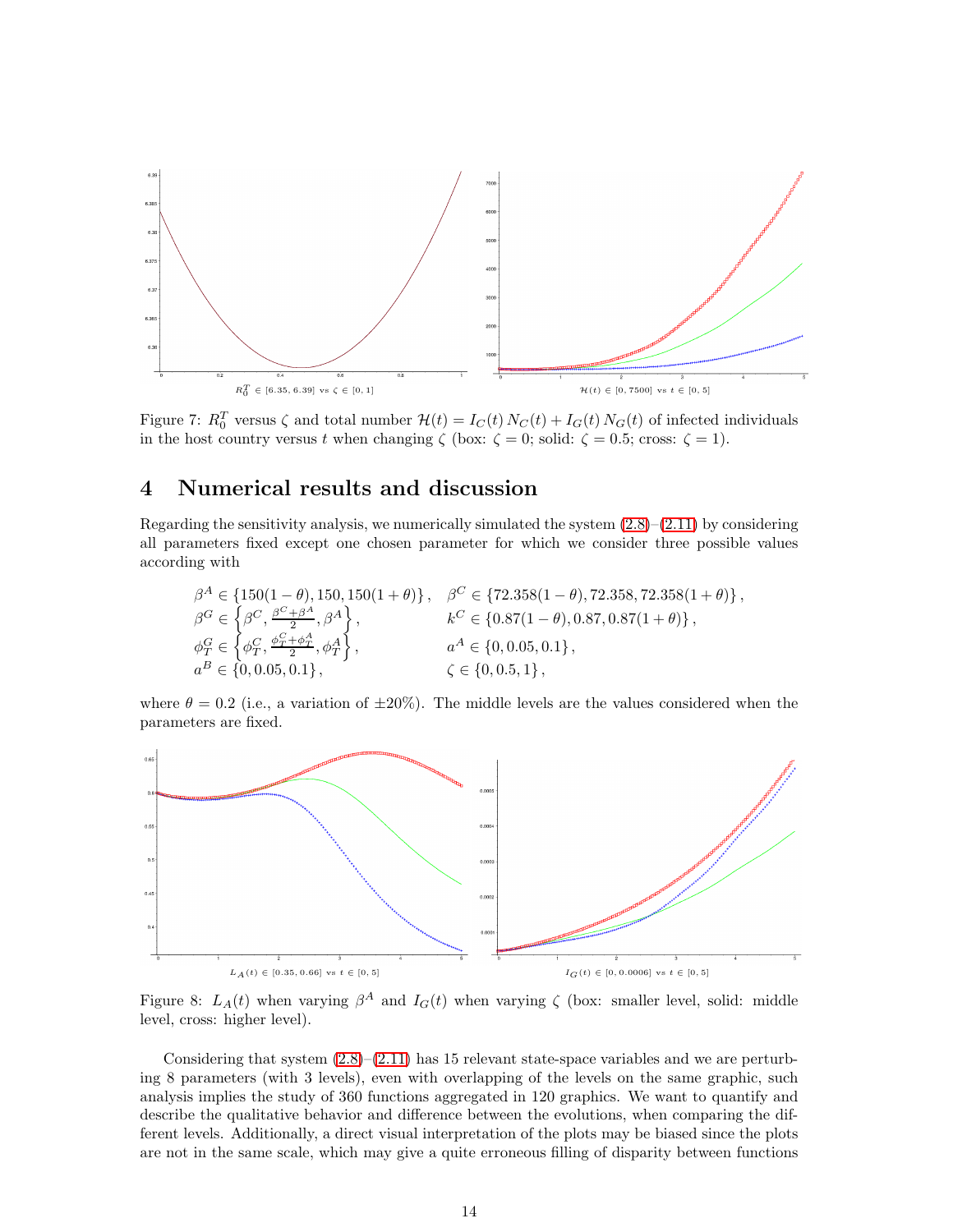when, in fact, the difference may be in a small amount, e.g., see Fig. [8.](#page-13-2) To deal with such issues, in a precise and normalized way, we considered the following procedure.

Let  $F_{Y,P,1}(t)$ ,  $F_{Y,P,2}(t)$ ,  $F_{Y,P,3}(t)$  be the evolution functions associated to one of the statevariables

$$
Y \in \{S_A, S_C, S_G, P_A, P_C, P_G, I_A, I_C, I_G, L_A, L_C, L_G, T_A, T_C, T_G\}
$$

and to one of the three variation levels of a parameter  $P \in {\beta^A, \beta^C, \beta^G, k^C, \phi_T^G, a^A, a^B, \zeta}.$  Let  $\mathcal{T} > 0$  denote the total time of simulation. Define

$$
\vartheta(t) = \frac{1}{2} \left( \max_{i \in \mathcal{L}} F_{Y,P,i}(t) + \min_{i \in \mathcal{L}} F_{Y,P,i}(t) \right) \quad \text{and} \quad \varrho(t) = \frac{1}{4} \left( \max_{i \in \mathcal{L}} F_{Y,P,i}(t) - \min_{i \in \mathcal{L}} F_{Y,P,i}(t) \right)^2
$$

for  $t \in [0, \mathcal{T}]$  and  $\mathcal{L} = \{1, 2, 3\}$ . We divide the analysis of the graphics, like in Fig. [8,](#page-13-2) in three regions of time: beginning for  $t \in \mathcal{B} = [0, \frac{1}{3}\mathcal{T}]$ ; middle when  $t \in \mathcal{M} = [\frac{1}{3}\mathcal{T}, \frac{2}{3}\mathcal{T}]$ ; and end when  $t \in \mathcal{E} = \left[\frac{2}{3}\mathcal{T}, \mathcal{T}\right]$ . The time set for the complete graph is denoted by  $\mathcal{A} = \left[0, \mathcal{T}\right]$ . Hence, we define

$$
\xi_{\mathcal{S}} = \frac{\int_{\mathcal{S}} \varrho(s) \, ds}{\int_0^{\mathcal{T}} \vartheta(s) \, ds} \text{ with } \mathcal{S} \in \{\mathcal{B}, \mathcal{M}, \mathcal{E}\}.
$$

It is clear, from the linearity of the integral, that  $\xi_A = \xi_B + \xi_M + \xi_{\mathcal{E}}$ . To understand what  $\xi_A$ measures, consider the hypothetical situation where  $F_{Y,P,1}(t) \equiv m+\theta$ ,  $F_{Y,P,2}(t) \equiv m$ , and consider  $F_{Y,P,3}(t) \equiv m - \theta$  for some  $m \in \mathbb{R}$  and  $\theta > 0$ . Then,

$$
\varphi(t) \equiv m, \ \varrho(t) \equiv \theta^2 \quad \Rightarrow \quad \xi_{\mathcal{A}} = \frac{\theta^2}{m}.
$$

So, although different,  $\xi_{\mathcal{A}}$  is somehow similar to the variance over the average, which gives an indication of how much the functions are spread from the average value (between them in each instant of time). The definition of  $\xi_A$  is also invariant to scale factors, which is quite useful to eliminate erroneous interpretations of graphics, that may happen without such measuring tools.

For the qualitative description of the variability of the evolution functions, we introduced the following tagging notation based on concrete specifications:

- 1. (cases  $\mathcal{A}_{--}$ ,  $\mathcal{A}_{+-}$ ,  $\mathcal{A}_{++}$ ) if  $\max(\xi_{\mathcal{B}}, \xi_{\mathcal{M}}, \xi_{\mathcal{E}}) < 0.4$ ;
- 2. (cases  $\mathcal{B}_{--}$ ,  $\mathcal{B}_{+-}$ ,  $\mathcal{B}_{++}$ ) if  $\mathcal{S} \neq \mathcal{A}$  and  $\max(\xi_{\mathcal{B}}, \xi_{\mathcal{M}}, \xi_{\mathcal{E}}) = \xi_{\mathcal{B}}$ ;
- 3. (case  $\mathcal{M}_{--}$ ,  $\mathcal{M}_{+-}$ ,  $\mathcal{M}_{++}$ ) if  $\mathcal{S} \neq \mathcal{A}$  and  $\max(\xi_{\mathcal{B}}, \xi_{\mathcal{M}}, \xi_{\mathcal{E}}) = \xi_{\mathcal{M}};$
- 4. (cases  $\mathcal{E}_{--}$ ,  $\mathcal{E}_{+-}$ ,  $\mathcal{E}_{++}$ ) if  $\mathcal{S} \neq \mathcal{A}$  and  $\max(\xi_{\mathcal{B}}, \xi_{\mathcal{M}}, \xi_{\mathcal{E}}) = \xi_{\mathcal{E}}$ ;
- 5. (cases  $S_{--}$  with  $S \in \{B, M, \mathcal{E}, A\}$ ) if  $\xi_A < 0.01$ ;
- 6. (cases  $S_{+-}$  with  $S \in \{B, M, \mathcal{E}, A\}$ ) if it is not  $S_{--}$  and  $\xi_A < 0.25$ ;
- 7. (cases  $S_{+-}$  with  $S \in \{B, M, E, A\}$ ) if it is not  $S_{--}$  and  $S_{+-}$ .

If  $\xi_A$  < 0.1, then we consider that the variation is not numerically significative, so it is not discussed. Table [3](#page-15-1) resumes the sensitivity analysis, where the only tag behaviors that appear are  $\mathcal{B}_{+-}$ ,  $\mathcal{M}_{+-}$ ,  $\mathcal{E}_{+-}$ , and  $\mathcal{E}_{++}$ . Table [3](#page-15-1) is quite explanatory and shows relations between parameter perturbations and epidemiological compartments, in a mathematically precise and rather simple visual representation way. The variation of some parameters just gives the expected behavior, which shows that the proposed model is suitable for the situation under study. On the other hand, it also shows that some parameters that a priori we do not give much attention, as the distribution of persons between (G) and (C) (i.e.,  $\zeta$ ), play an important role in TB spread.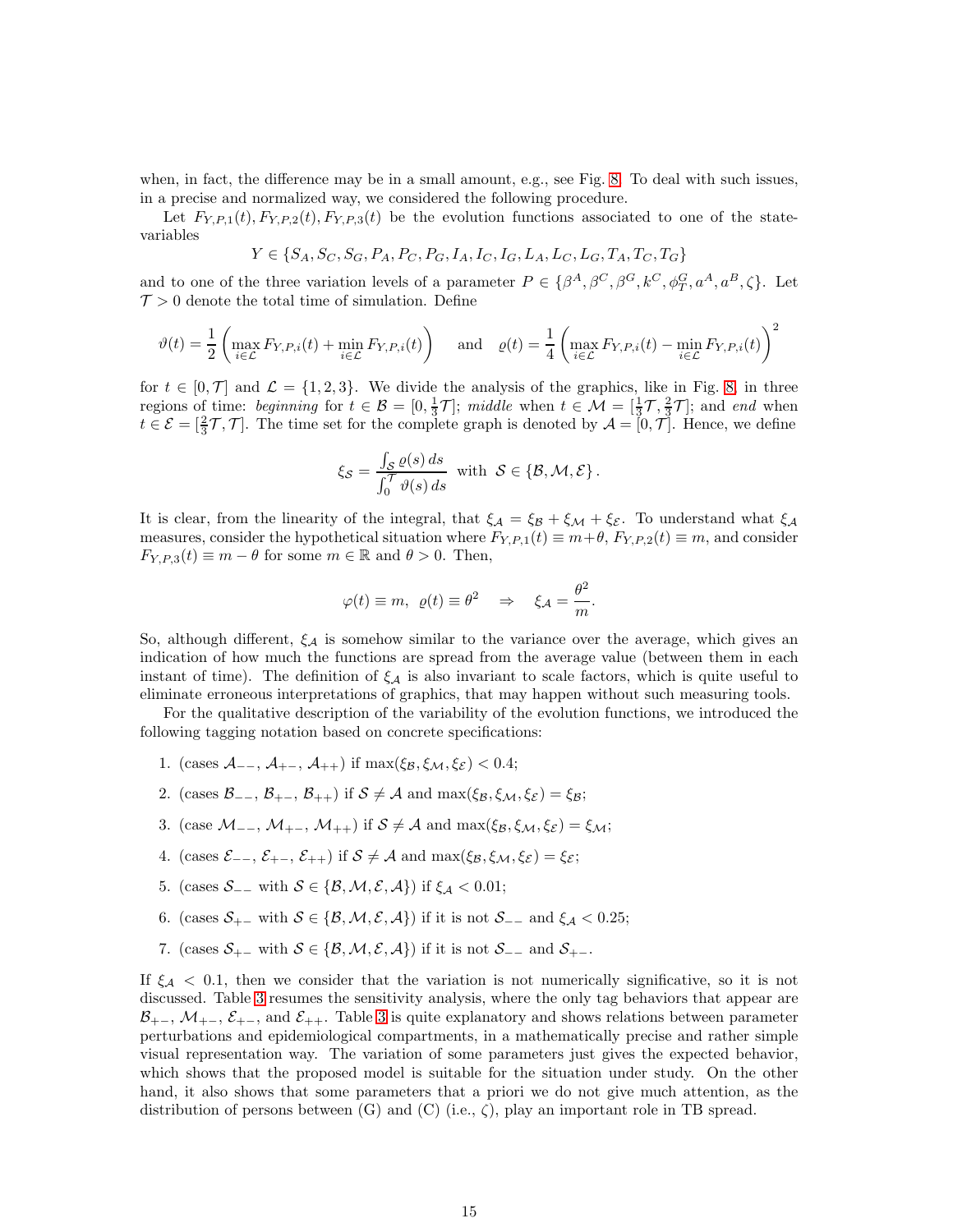<span id="page-15-1"></span>

|       | $\mathcal{B}_{+-}$ | $\mathcal{M}_{+-}$ | $\mathcal{E}_{+-}$                             | $\varepsilon_{++}$             | $\xi_A$ values, respectively                                          |
|-------|--------------------|--------------------|------------------------------------------------|--------------------------------|-----------------------------------------------------------------------|
| $S_A$ | $a^B$              | $\beta^A$          |                                                |                                | $1.17E-1$ , $2.64E-1$                                                 |
| $P_A$ |                    |                    | $a^B$                                          | $\beta^A$                      | $2.34E-1, 3.79E-1$                                                    |
| $I_A$ |                    |                    | $a^B$                                          | $\beta^A$                      | $2.28E-1, 4.23E-1$                                                    |
| $L_A$ |                    |                    | $\beta^A$                                      |                                | $1.26E - 1$                                                           |
| $T_A$ |                    |                    | $a^B$                                          | $A^A$                          | $2.18E - 1, 4.58E - 1$                                                |
| $S_C$ |                    |                    | $a^A$                                          |                                | $1.33E - 1$                                                           |
| $P_C$ |                    |                    | $k^C, a^B$                                     | $\beta^A, \beta^C, a^A, \zeta$ | $2.47E-1, 1.82E-1, 3.78E-1, 2.84E-1, 8.43E-1, 1$                      |
| $I_C$ |                    |                    | $\beta^C, k^C, a^B$                            | $\beta^A, a^A, c$              | $1.81E-1, 3.72E-1, 1.84E-1, 3.76E-1, 8.72E-1, 9.87E-1$                |
| $L_C$ |                    |                    | $a^A$                                          |                                | $2.43E - 1$                                                           |
| $T_C$ |                    |                    | $\beta^C, a^B$                                 | $\beta^A, a^A, \zeta$          | $1.39E-1$ , $1.73E-1$ , $3.97E-1$ , $9.28E-1$ , $9.74E-1$             |
| $S_G$ |                    | $a^A$              |                                                |                                | $3.95E-1, 2.88E-1$                                                    |
| $P_G$ |                    |                    | $\beta^A, \phi_T^G, a^A$ $\beta^G, k^C, \zeta$ |                                | $1.80E-1$ , $1.54E-1$ , $2.26E-1$ , $7.64E-1$ , $4.21E-1$ , $3.90E-1$ |
| $I_G$ |                    |                    | $\beta^A, \beta^G, \phi_T^G, \zeta$            | $k^C, a^A$                     | $1.97E-1, 6.53E-1, 1.97E-1, 2.15E-1, 5.15E-1, 3.75E-1$                |
| $L_G$ |                    | $a^A$              | $\beta^G$                                      |                                | $2.38E-1, 9.46E-2, 2.59E-1$                                           |
| $T_G$ |                    |                    | $\beta^A, \phi_T^G$                            | $k^C, a^A, \zeta$              | $2.02E-1$ , $1.72E-1$ , $2.82E-1$ , $4.56E-1$ , $1.94E-1$             |

Table 3: Qualitative sensitivity analysis.

## <span id="page-15-0"></span>5 Conclusions

In this paper, we propose and analyze a new mathematical model for TB transmission that considers internal transfer of individuals. As a case-study, we consider a situation with three populations, namely, Angola (a country with high TB incidence), people living in a semi-closed community of Angola natives, and other persons living in Portugal (a country with low TB incidence). Each of the previous subsystems is divided into five epidemiological categories, which follow the TB transmission dynamics found in [\[13\]](#page-16-10).

For the analysis and verification of the results presented in this paper, we developed a software tool, so-called  $sDL$  [\[42\]](#page-17-22), that combines in the same framework the power of pre-processing systems (as  $m/2$  [\[12\]](#page-16-12) and cpp [\[31\]](#page-17-23)), a logical verification tool for classical and hybrid systems (as SMT [\[41\]](#page-17-24) or KeYmaera [\[18\]](#page-17-25)), a computer algebra system (as Maple [\[14\]](#page-16-13)), and a numerical computing language (as *Matlab* [\[22\]](#page-17-26)). The pre-processing systems allow the existence of a unique and general file, where constants and ODEs are defined in two hierarchical levels, in order to be used across all tools. The verification tool and the computer algebra system allowed to test the validity of some assumptions and verify the correctness of analytic/algebraic formulae. As expected, the numerical computing language allowed to do the numeric simulations and generate the corresponding graphics. Considering the potential of the software tool  $sDL$ , in a forthcoming publication, we intend to study real situations that are modeled by pure hybrid model systems, e.g., transmission coefficients that are discontinuous functions varying with climate and season conditions.

Simulations and sensitivity analysis show that variations of the transmission coefficient on the origin country has a big influence on the number of infected (and infectious) individuals on the community and the host country. This enforce the importance of an additional effort to treat TB and improve health conditions in countries with high TB incidence, since they remarkably affect (in long term) the health of individuals on other countries. As expected, an increment on the flux of individuals moving from areas of lower TB incidence to areas of higher TB incidence reduces the global reproduction number and an increment in the flux of individuals moving from areas of high TB incidence to areas of lower TB incidence increases the global reproduction number, but also introduce modifications in the evolution of each disease category that is not linearly proportional to flux rate. From the community point of view, it is better to have some moderate exchange of persons with the high incidence TB region. Seasonality distribution of persons traveling between Angola and Portugal has an important impact in the number of infected (and infectious) individuals in the community.

The main conclusion is that, contrary to some beliefs, the existence of a community of immi-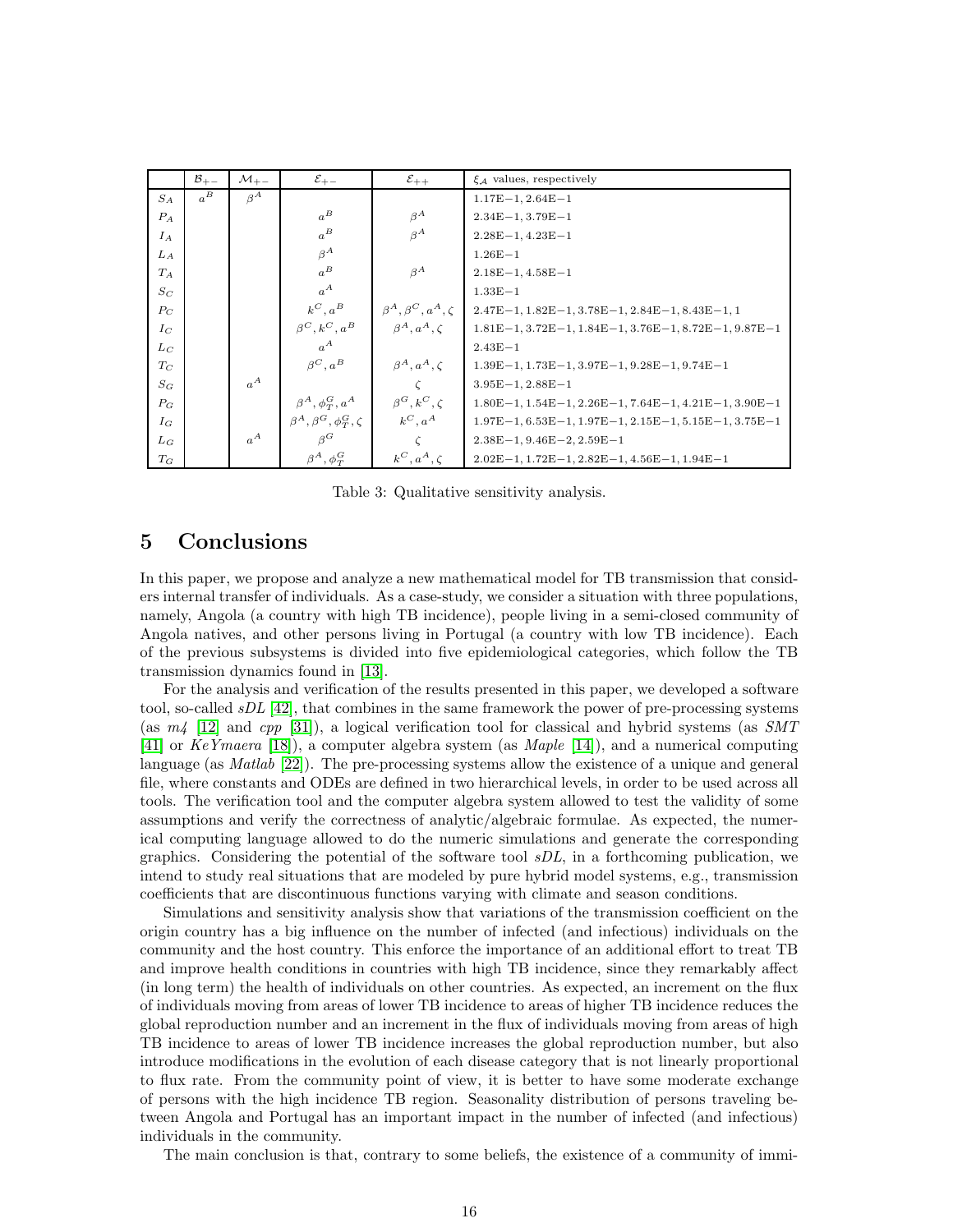grants coming from a high incidence TB area seems to be convenient in a global point of view, as well as for the host country, in order to better control TB spread. On the other hand, it does not affect the TB incidence in the origin country of the immigrant community. By nonexistence of the community of immigrants we mean the situation where the individuals traveling are spread uniformly on the host country. As shown above, a key parameter in such analysis is the percentage of persons traveling from the high incidence TB area that will stay in the community. Such parameter has an optimal value for TB control, in the sense of minimizing the global reproduction number, that is near to 47%. The obtained results are valid under the hypothesis of a semi-closed community. Further studies are necessary for the situation without any flux restrictions.

Acknowledgments. Work partially supported by Portuguese funds through the Center for Research and Development in Mathematics and Applications (CIDMA) and the Portuguese Foundation for Science and Technology (FCT), within project UID/MAT/04106/2013. Rocha is also supported by the FCT project "DALI – Dynamic logics for cyber-physical systems: towards contract based design" with reference P2020-PTDC/EEI-CTP/4836/2014; Silva by the FCT post-doc fellowship SFRH/BPD/72061/2010; Silva and Torres by project TOCCATA, reference PTDC/EEI-AUT/2933/2014, funded by Project 3599 – Promover a Produ¸c˜ao Cient´ıfica e Desenvolvimento Tecnol´ogico e a Constitui¸c˜ao de Redes Tem´aticas (3599-PPCDT) and FEDER funds through COMPETE 2020, Programa Operacional Competitividade e Internacionalização (POCI), and by national funds through FCT. The authors are grateful to two referees for useful comments and suggestions.

## <span id="page-16-3"></span>References

- [1] S. Blower, P. Small and P. Hopewell, Control strategies for tuberculosis epidemics: New models for old problems, Science, 273 (1996), 497–500.
- <span id="page-16-7"></span>[2] F. Brauer and P. van den Driessche, Models for transmission of disease with immigration of infectives, Mathematical Biosciences 171 (2001), 143–154.
- <span id="page-16-4"></span>[3] C. Castillo-Chavez and Z. Feng, Mathematical models for the disease dynamics of tuberculosis, in Advances in Mathematical Population Dynamics-Molecules, Cells and Man (eds. Mary Ann Horn, G. Simonett and G. Webb), Vanderbilt University Press, 1998, 117–128.
- <span id="page-16-5"></span>[4] T. Cohen and M. Murray, Modeling epidemics of multidrug-resistant M. tuberculosis of heterogeneous fitness, Nat. Med. 10 (2004), no. 10, 1117–1121.
- <span id="page-16-11"></span>[5] M. G. M. Gomes, R. Aguas, J. S. Lopes, M. C. Nunes, C. Rebelo, P. Rodrigues and C. J. Struchiner, How host heterogeneity governs tuberculosis reinfection, Proc. R. Soc. B 279 (2012), 2473–2478.
- <span id="page-16-6"></span>[6] M. G. M. Gomes, P. Rodrigues, F. M. Hilker, N. B. Mantilla-Beniers, M. Muehlen, A. C. Paulo, G. F. Medley, Implications of partial immunity on the prospects for tuberculosis control by postexposure interventions, J. Theoret. Biol. 248 (2007), no. 4, 608–617.
- <span id="page-16-1"></span>[7] H. Hethcote, A thousand and one epidemic models. In: Levin, S.A. (ed.) Frontiers in Theoretical Biology, pp. 504–515. Springer, Berlin, 1994.
- <span id="page-16-9"></span><span id="page-16-2"></span>[8] H. Hethcote, *The mathematics of infectiuos diseases*. SIAM Rev. 42 (2000), 599–653.
- <span id="page-16-0"></span>[9] INE, Resident Population Projections 2012–2060, Statistics Portugal, 2014.
- <span id="page-16-8"></span>[10] IOM, Migration & Tuberculosis: A pressing issue, International Organization for Migration, 2012.
- [11] Z-W. Jia, G-Y. Tang, Z. Jin, C. Dye, S.J. Vlas, X-W. Lig, D. Feng, L-Q. Fang, W-J. Zhao and W-C. Cao, Modeling the impact of immigration on the epidemiology of tuberculosis, Theoretical Population Biology 73 (2008), 437–448.
- <span id="page-16-12"></span>[12] B. W. Kernighan and D. M. Ritchie, The M4 macro processor, Technical report, Bell Laboratories, Murray Hill, New Jersey, USA, 1977.
- <span id="page-16-10"></span>[13] J. S. Lopes, P. Rodrigues, S. T. R. Pinho, R. F. S. Andrade, R. Duarte and M. G. M. Gomes, Interpreting measures of tuberculosis transmission: A case study on the Portuguese population, BMC Infectious Diseases 14 (2014), no. 340, 9 pp.
- <span id="page-16-13"></span>[14] S. Lynch, *Dynamical systems with applications using Maple*<sup>TM</sup>, second edition, Birkhäuser Boston, Boston, MA, 2010.